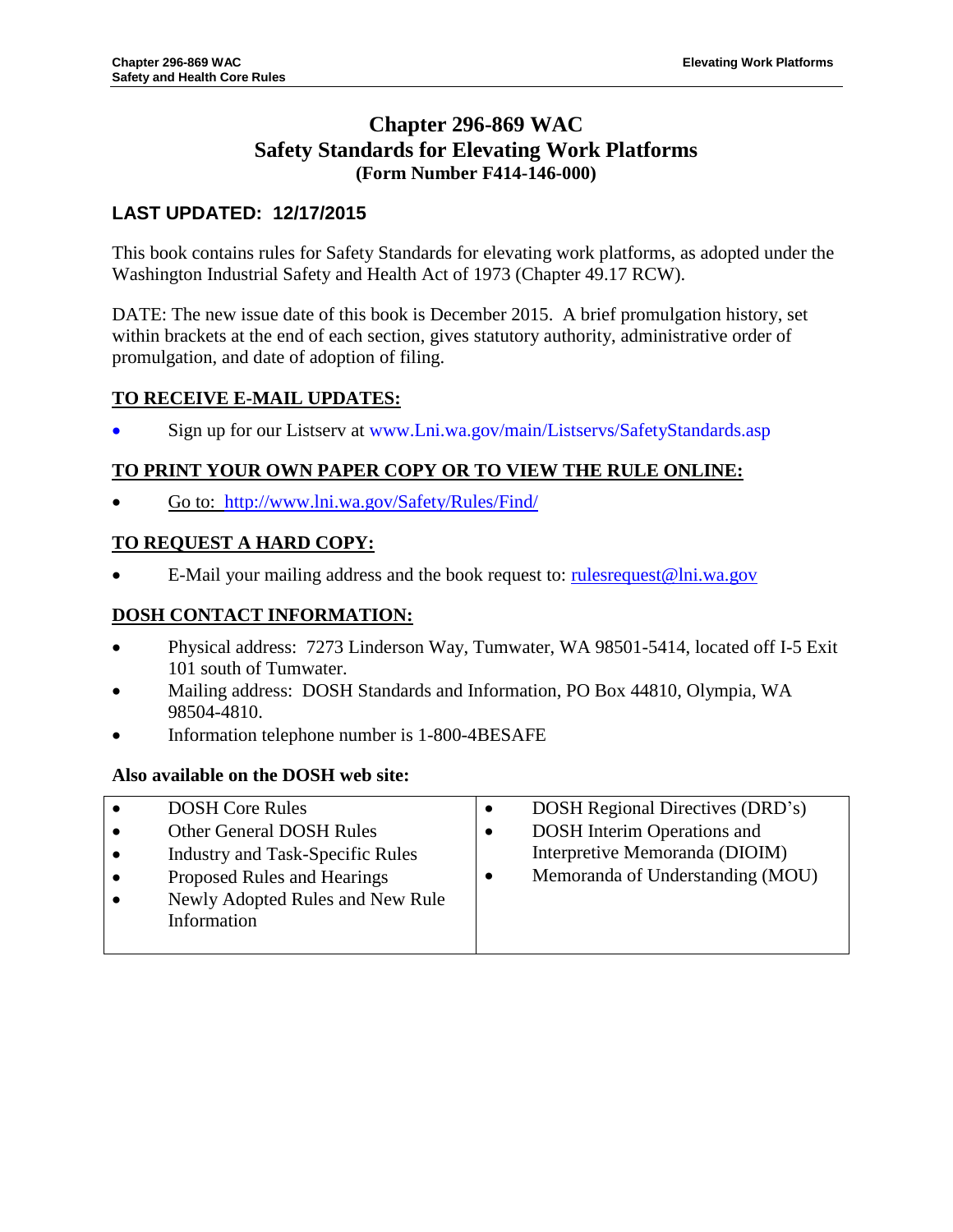# Chapter 296-869 WAC **Safety Standards for Elevating Work Platforms**

| <b>LAST UPDATED: 12/17/2015</b> |      |
|---------------------------------|------|
| <b>WAC</b>                      | Page |
|                                 |      |
|                                 |      |
|                                 |      |
|                                 |      |
|                                 |      |
|                                 |      |
|                                 |      |
|                                 |      |
|                                 |      |
|                                 |      |
|                                 |      |
|                                 |      |
|                                 |      |
|                                 |      |
|                                 |      |

| WAC 296-869-30005 Manually propelled elevating work platforms.  10 |
|--------------------------------------------------------------------|
|                                                                    |
|                                                                    |
|                                                                    |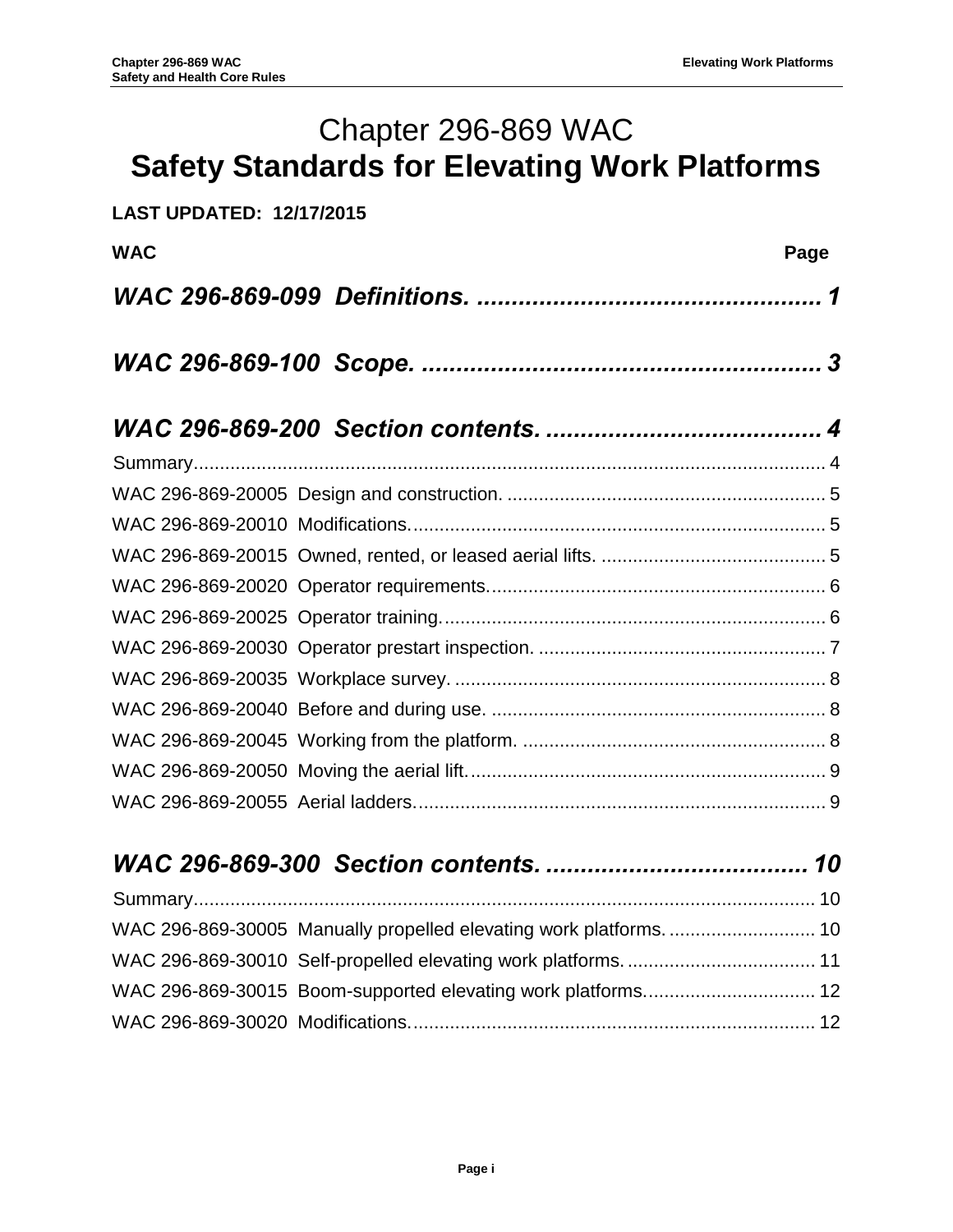## *WAC [296-869-500 Section contents.](#page-20-0) ...................................... 18*

## *WAC [296-869-600 Section contents.](#page-22-0) ...................................... 20*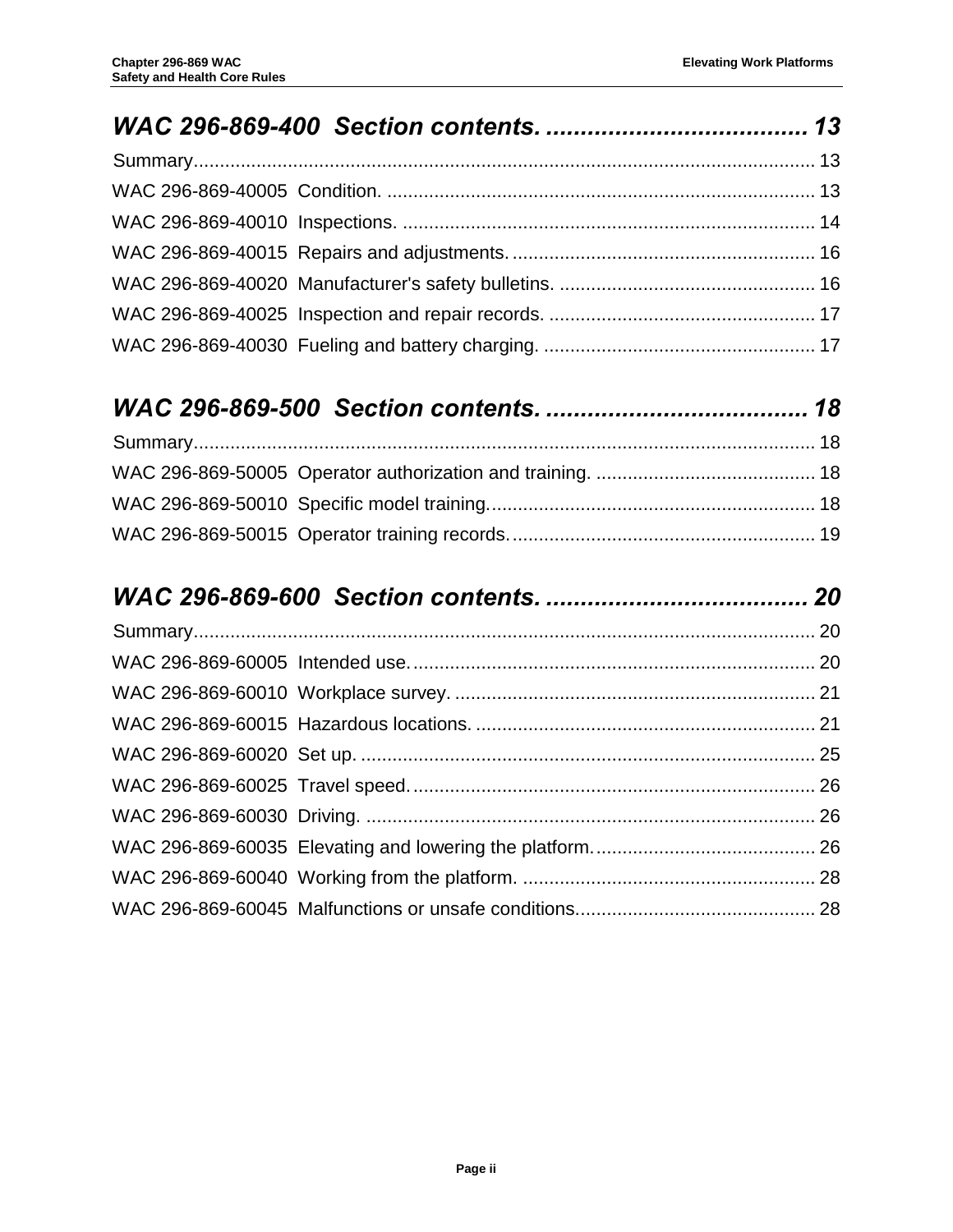## <span id="page-3-0"></span>*WAC 296-869-099 Definitions.*

**Aerial device.** A vehicle-mounted device, telescoping or articulating, or both, which is used to position personnel.

**Aerial ladder.** A vehicle-mounted elevating work platform consisting of a single or multiplesection extensible ladder. It may or may not have a platform at the top.

**Aerial lift.** An aerial device mounted on a vehicle such as a truck, trailer, or all-terrain vehicle.

**Approved.** Listed or approved by a nationally recognized testing laboratory or a federal agency that issues approvals for equipment such as the Mine Safety and Health Administration (MSHA); the National Institute for Occupational Safety and Health (NIOSH); Department of Transportation; or U.S. Coast Guard, which issue approvals for such equipment.

**Articulating-boom work platform.** A vehicle-mounted elevated work platform with 2 or more hinged boom sections.

**Boom-supported elevating work platform.** A self-propelled, integral chassis, elevating work platform with a boom-supported platform that can be positioned completely beyond the base.

**Chassis.** The part of a nonvehicle-mounted elevating work platform that provides mobility and support for the elevating assembly and platform.

**Elevating work platform.** A device used to position personnel, along with their necessary tools and materials, at work locations. It includes a platform and an elevating assembly. It may be vehicle-mounted or have an integral chassis for mobility and as a means of support.

**Extensible-boom work platform.** A vehicle-mounted elevating work platform with a telescopic or extensible boom.

**Manually propelled elevating work platform.** A manually propelled, integral chassis, elevating work platform with a platform that cannot be positioned completely beyond the base.

**Platform.** The portion of an elevating work platform intended to be occupied by personnel. It may also be called a basket, bucket, stand, or similar term.

**Rated capacity.** The designed carrying capacity of the elevating work platform as specified by the manufacturer.

**Self-propelled elevating work platform.** A self-propelled, integral chassis, elevating work platform with a platform that cannot be positioned completely beyond the base.

**Type designation.** A code to identify types of elevating work platforms. It is used to determine if an elevating work platform can be used in a specific classified or unclassified location. An unclassified location is an area that is not designated as a Class 1, 2, or 3 location

- (a) **D** refers to elevating work platforms that are diesel-engine-powered that have minimum safeguards against inherent fire hazards.
- (b) **DS** refers to diesel-powered elevating work platforms that, in addition to meeting all the requirements for type D elevating work platforms, are provided with additional safeguards to the exhaust, fuel and electrical systems.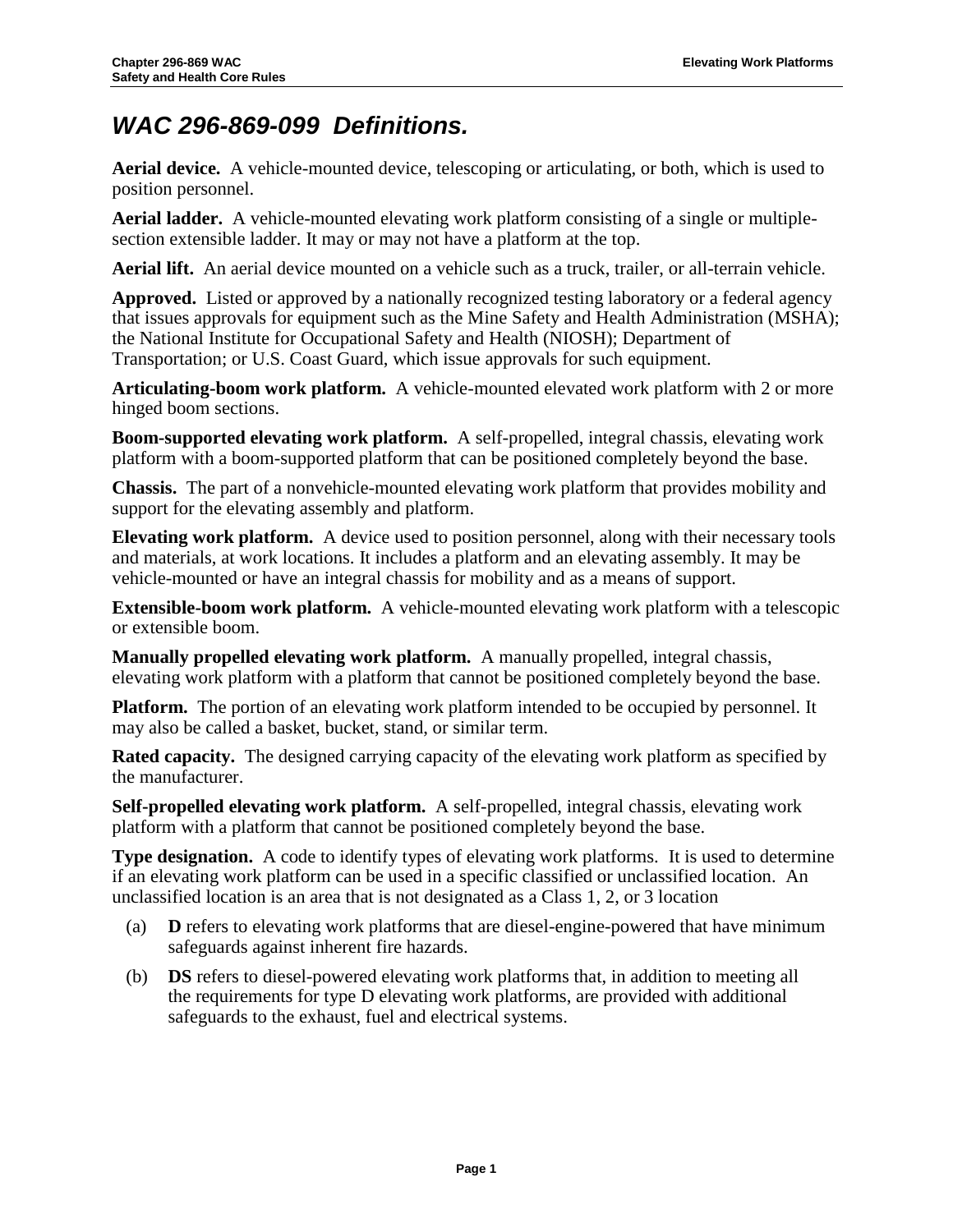- (c) **DY** refers to diesel-powered elevating work platforms that have all the safeguards of the DS elevating work platforms and, in addition, any electrical equipment is completely enclosed. They are equipped with temperature-limitation features.
- (d) **E** refers to electrically powered elevating work platforms that have minimum acceptable safeguards against inherent fire hazards.
- (e) **ES** refers to electrically powered elevating work platforms that, in addition to all of the requirements for the E elevating work platforms, have additional safeguards to the electrical system to prevent emission of hazardous sparks and to limit surface temperatures.
- (f) **EE** refers to electrically powered elevating work platforms that, in addition to all of the requirements for the E and ES type elevating work platforms, have their electric motors and all other electrical equipment completely enclosed.
- (g) **EX** refers to electrically powered elevating work platforms that differ from E, ES, or EE type elevating work platforms in that the electrical fittings and equipment are designed, constructed, and assembled to be used in atmospheres containing flammable vapors or dusts.
- (h) **G** refers to gasoline-powered elevating work platforms that have minimum acceptable safeguards against inherent fire hazards.
- (i) **GS** refers to gasoline-powered elevating work platforms that are provided with additional exhaust, fuel, and electrical systems safeguards.
- (j) **LP** refers to liquefied-petroleum-gas-powered elevating work platforms that, in addition to meeting all the requirements for type G elevating work platforms, have minimum acceptable safeguards against inherent fire hazards.
- (k) **LPS** refers to liquefied-petroleum-gas-powered elevating work platforms that, in addition to meeting the requirements for LP type elevating work platforms, have additional exhaust, fuel, and electrical systems safeguards.

**Vertical tower.** A vehicle-mounted elevating work platform having a platform that can be raised along a vertical axis.

[Statutory Authority: RCW 49.17.010, .040, and .050. 15-23-086 (Order 14-16), § 296-869-099, filed 11/17/15, effective 12/17/15. Statutory Authority: RC[W 49.17.010,](http://apps.leg.wa.gov/RCW/default.aspx?cite=49.17.010) [49.17.040,](http://apps.leg.wa.gov/RCW/default.aspx?cite=49.17.040) [49.17.050,](http://apps.leg.wa.gov/RCW/default.aspx?cite=49.17.050) [49.17.060.](http://apps.leg.wa.gov/RCW/default.aspx?cite=49.17.060) 06-19-073, § 296-869-700, filed 9/19/06, effective 1/1/07]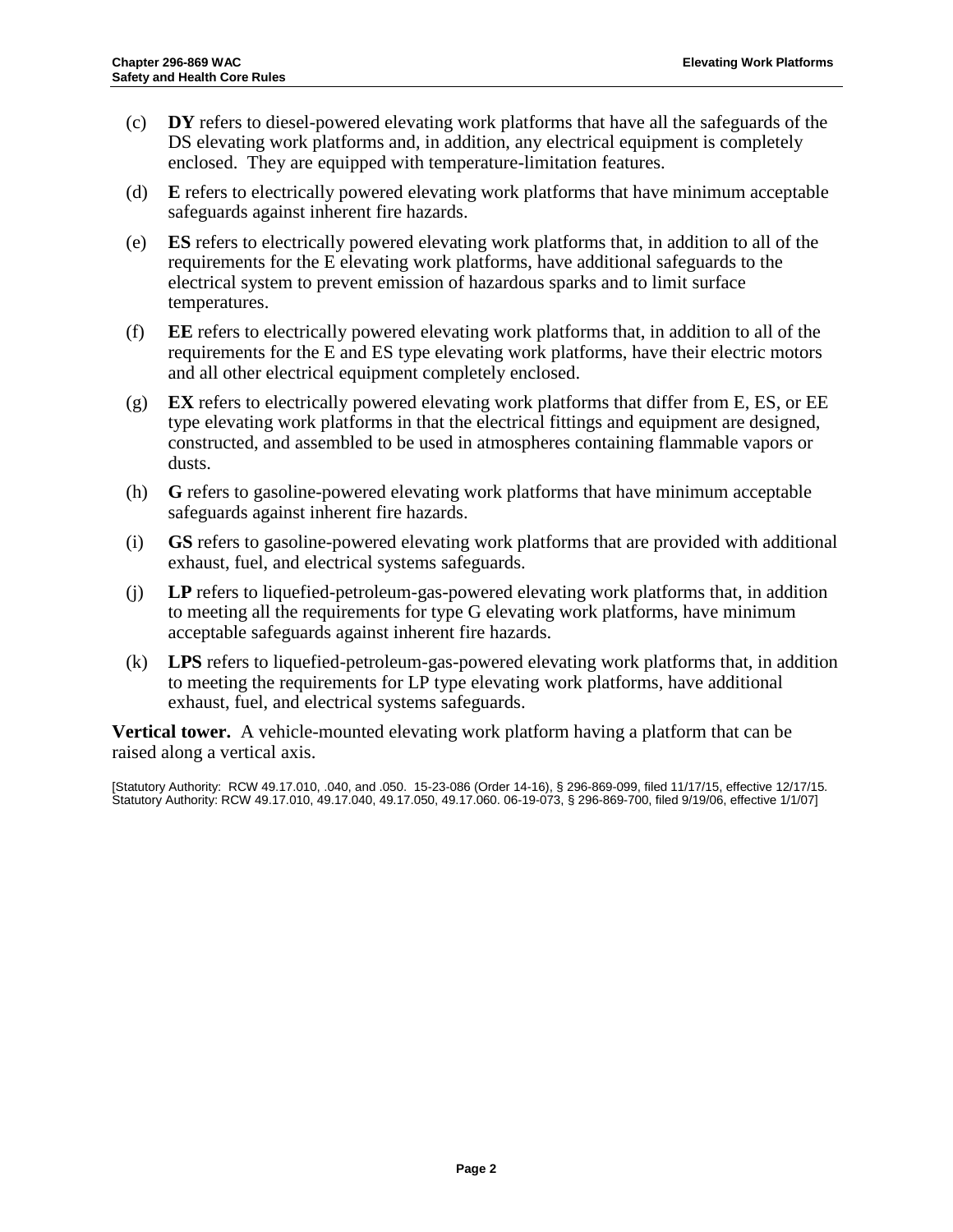## <span id="page-5-0"></span>*WAC 296-869-100 Scope.*

This chapter applies to the following types of elevating work platforms:

- (1) Aerial lifts;
- (2) Manually propelled elevating work platforms that have a platform that cannot be positioned completely beyond the base;
- (3) Self-propelled elevating work platforms that have a platform that cannot be positioned completely beyond the base;
- (4) Boom-supported elevating work platforms that have a boom-supported platform that can be positioned completely beyond the base.

## *EXEMPTION:*

*This chapter does not apply to elevating work platforms used:*

- *1. By the fire services for fire combat that are covered by Safety Standards for Firefighters, Chapter [296-305](http://www.lni.wa.gov/safety/rules/chapter/305/) WAC; or*
- *2. For agriculture activities covered by Safety Standards for Agriculture, Chapter [296-307](http://www.lni.wa.gov/safety/rules/chapter/307/) WAC.*

[Statutory Authority: RCW 49.17.010, .040, and .050. 15-23-086 (Order 14-16), § 296-869-100, filed 11/17/15, effective 12/17/15. Statutory Authority: RC[W 49.17.010,](http://apps.leg.wa.gov/RCW/default.aspx?cite=49.17.010) [49.17.040,](http://apps.leg.wa.gov/RCW/default.aspx?cite=49.17.040) [49.17.050,](http://apps.leg.wa.gov/RCW/default.aspx?cite=49.17.050) [49.17.060.](http://apps.leg.wa.gov/RCW/default.aspx?cite=49.17.060) 06-19-073, § 296-869-100, filed 9/19/06, effective 1/1/07]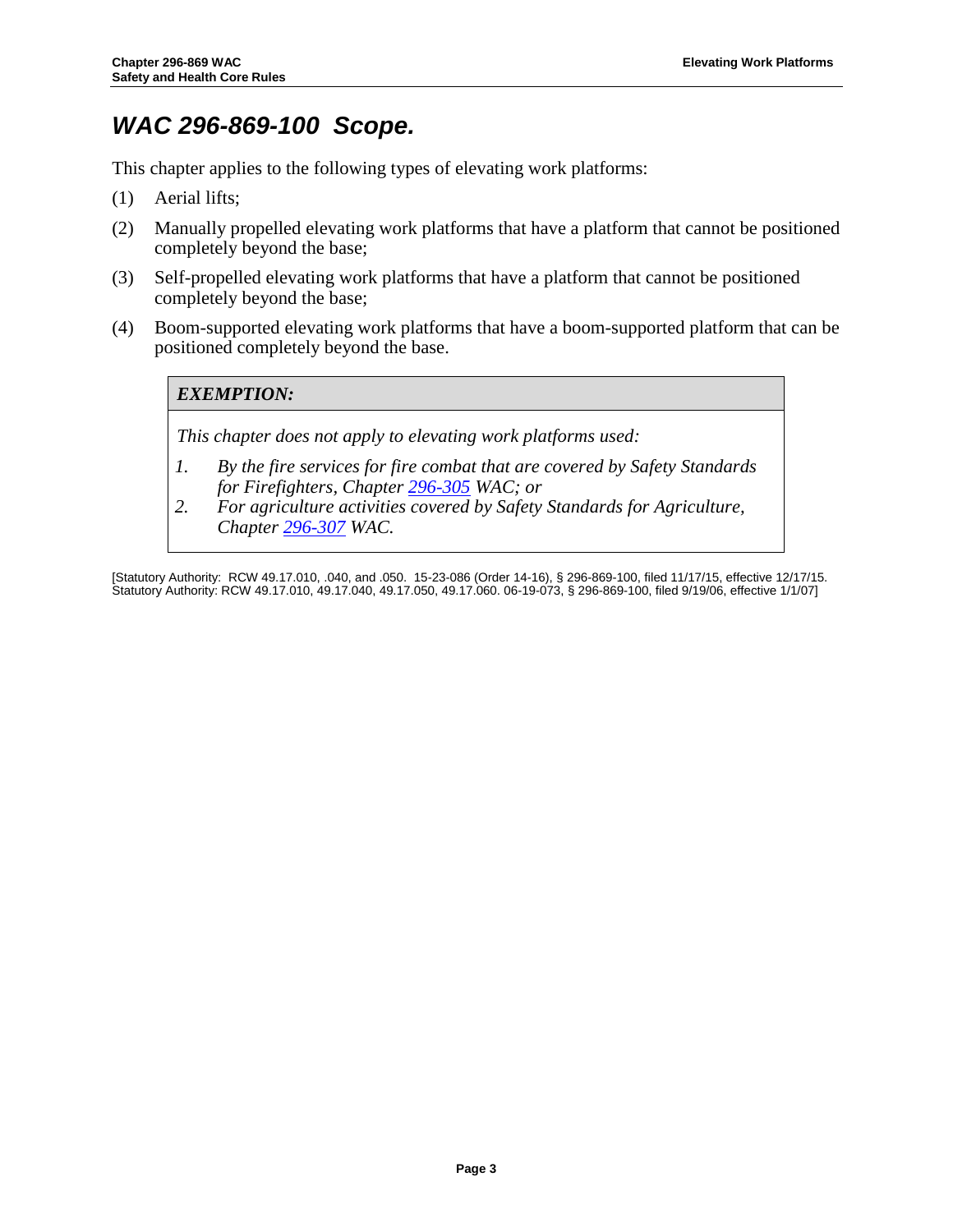## <span id="page-6-0"></span>*WAC 296-869-200 Section contents.*

## <span id="page-6-1"></span>**Summary**

#### *Important:*

*This section applies to the following types of vehicle-mounted aerial devices:*

- *1. Extensible-boom work platforms;*
- *2. Articulating-boom work platforms;*
- *3. Vertical towers;*
- *4. Aerial ladders;*
- *5. A combination of any of the above types of elevating work platforms.*

**Your responsibility**: To meet these requirements when using aerial lifts.

| You must meet the requirements        | in this section   |
|---------------------------------------|-------------------|
| Design and construction               | WAC 296-869-20005 |
| Modifications                         | WAC 296-869-20010 |
| Owned, rented, or leased aerial lifts | WAC 296-869-20015 |
| Operator requirements                 | WAC 296-869-20020 |
| Operator training                     | WAC 296-869-20025 |
| Operator prestart inspection          | WAC 296-869-20030 |
| Workplace survey                      | WAC 296-869-20035 |
| Before and during use                 | WAC 296-869-20040 |
| Working from the platform             | WAC 296-869-20045 |
| Moving the aerial lift                | WAC 296-869-20050 |
| Aerial ladders                        | WAC 296-869-20055 |

<span id="page-6-2"></span>[Statutory Authority: RCW 49.17.010, .040, and .050. 15-23-086 (Order 14-16), § 296-869-200, filed 11/17/15, effective 12/17/15. Statutory Authority: RC[W 49.17.010,](http://apps.leg.wa.gov/RCW/default.aspx?cite=49.17.010) [49.17.040,](http://apps.leg.wa.gov/RCW/default.aspx?cite=49.17.040) [49.17.050,](http://apps.leg.wa.gov/RCW/default.aspx?cite=49.17.050) [49.17.060.](http://apps.leg.wa.gov/RCW/default.aspx?cite=49.17.060) 06-19-073, § 296-869-200, filed 9/19/06, effective 1/1/07.]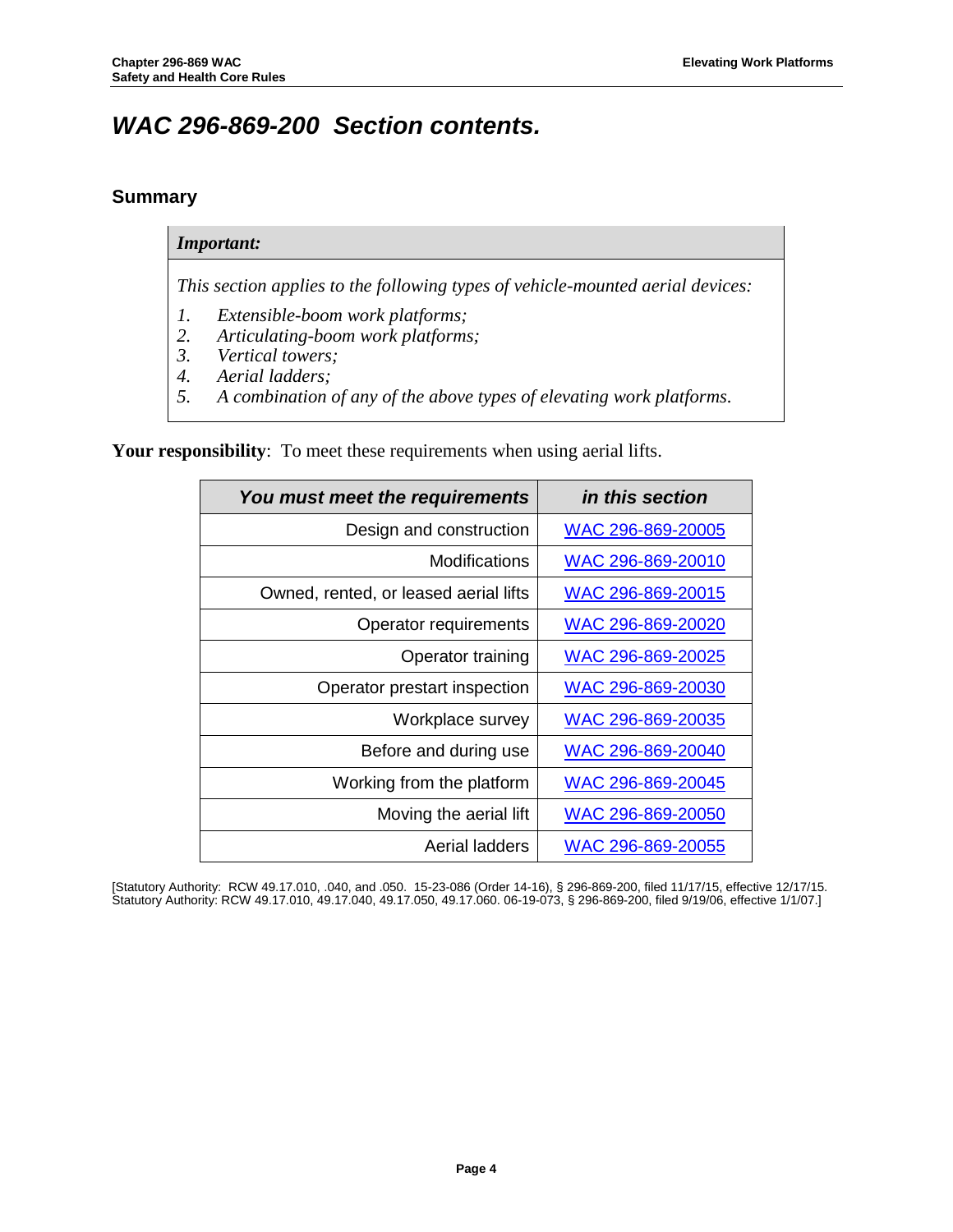## <span id="page-7-0"></span>**WAC 296-869-20005 Design and construction.**

- (1) You must make sure aerial lifts manufactured on or after July 1, 2006, meet the design and construction requirements of ANSI A92.2-2001, *American National Standard for Vehicle-Mounted Elevating and Rotating Aerial Devices*.
- (2) You must make sure aerial lifts manufactured before July 1, 2006, meet the design and construction requirements of ANSI A92.2-1969, *American National Standard for Vehicle-Mounted Elevating and Rotating Work Platforms.*

[Statutory Authority: RCW 49.17.010, .040, and .050. 15-23-086 (Order 14-16), § 296-869-20005, filed 11/17/15, effective 12/17/15. Statutory Authority: RC[W 49.17.010,](http://apps.leg.wa.gov/RCW/default.aspx?cite=49.17.010) [49.17.040,](http://apps.leg.wa.gov/RCW/default.aspx?cite=49.17.040) [49.17.050,](http://apps.leg.wa.gov/RCW/default.aspx?cite=49.17.050) [49.17.060.](http://apps.leg.wa.gov/RCW/default.aspx?cite=49.17.060) 06-19-073, § 296-869-20005, filed 9/19/06, effective 1/1/07.]

## <span id="page-7-1"></span>**WAC 296-869-20010 Modifications.**

You must have written approval from the manufacturer before making any modification or addition that affects the safe operation, stability, intended use, or the mechanical, hydraulic, or electrical integrity of the aerial lift. Make sure the modified aerial lift is:

- (1) At least as safe as it was before being modified; and
- (2) Any change to the insulated portion of the aerial lift does not reduce the insulating value.

*Note: If the original manufacturer is no longer in business, an equivalent entity such as a nationally recognized testing laboratory may approve modification.*

[Statutory Authority: RCW 49.17.010, .040, and .050. 15-23-086 (Order 14-16), § 296-869-20010, filed 11/17/15, effective 12/17/15. Statutory Authority: RC[W 49.17.010,](http://apps.leg.wa.gov/RCW/default.aspx?cite=49.17.010) [49.17.040,](http://apps.leg.wa.gov/RCW/default.aspx?cite=49.17.040) [49.17.050,](http://apps.leg.wa.gov/RCW/default.aspx?cite=49.17.050) [49.17.060.](http://apps.leg.wa.gov/RCW/default.aspx?cite=49.17.060) 06-19-073, § 296-869-20010, filed 9/19/06, effective 1/1/07.]

## <span id="page-7-2"></span>**WAC 296-869-20015 Owned, rented, or leased aerial lifts.**

#### *Important:*

*This section applies if you own, rent, or lease an aerial lift.*

- (1) You must meet the requirements of the Responsibilities of Owners, section 8, of ANSI A92.2-2001, *American National Standard for Vehicle-Mounted Elevating and Rotating Aerial Devices*, if you own an aerial lift.
- (2) You must meet the requirements of the Responsibilities of Renters, Lessors or Lessees, section 11, of ANSI A92.2-2001, *American National Standard for Vehicle-Mounted Elevating and Rotating Aerial Devices*, if you rent or lease an aerial lift.

[Statutory Authority: RCW 49.17.010, .040, and .050. 15-23-086 (Order 14-16), § 296-869-20015, filed 11/17/15, effective 12/17/15. Statutory Authority: RC[W 49.17.010,](http://apps.leg.wa.gov/RCW/default.aspx?cite=49.17.010) [49.17.040,](http://apps.leg.wa.gov/RCW/default.aspx?cite=49.17.040) [49.17.050,](http://apps.leg.wa.gov/RCW/default.aspx?cite=49.17.050) [49.17.060.](http://apps.leg.wa.gov/RCW/default.aspx?cite=49.17.060) 06-19-073, § 296-869-20015, filed 9/19/06, effective 1/1/07.]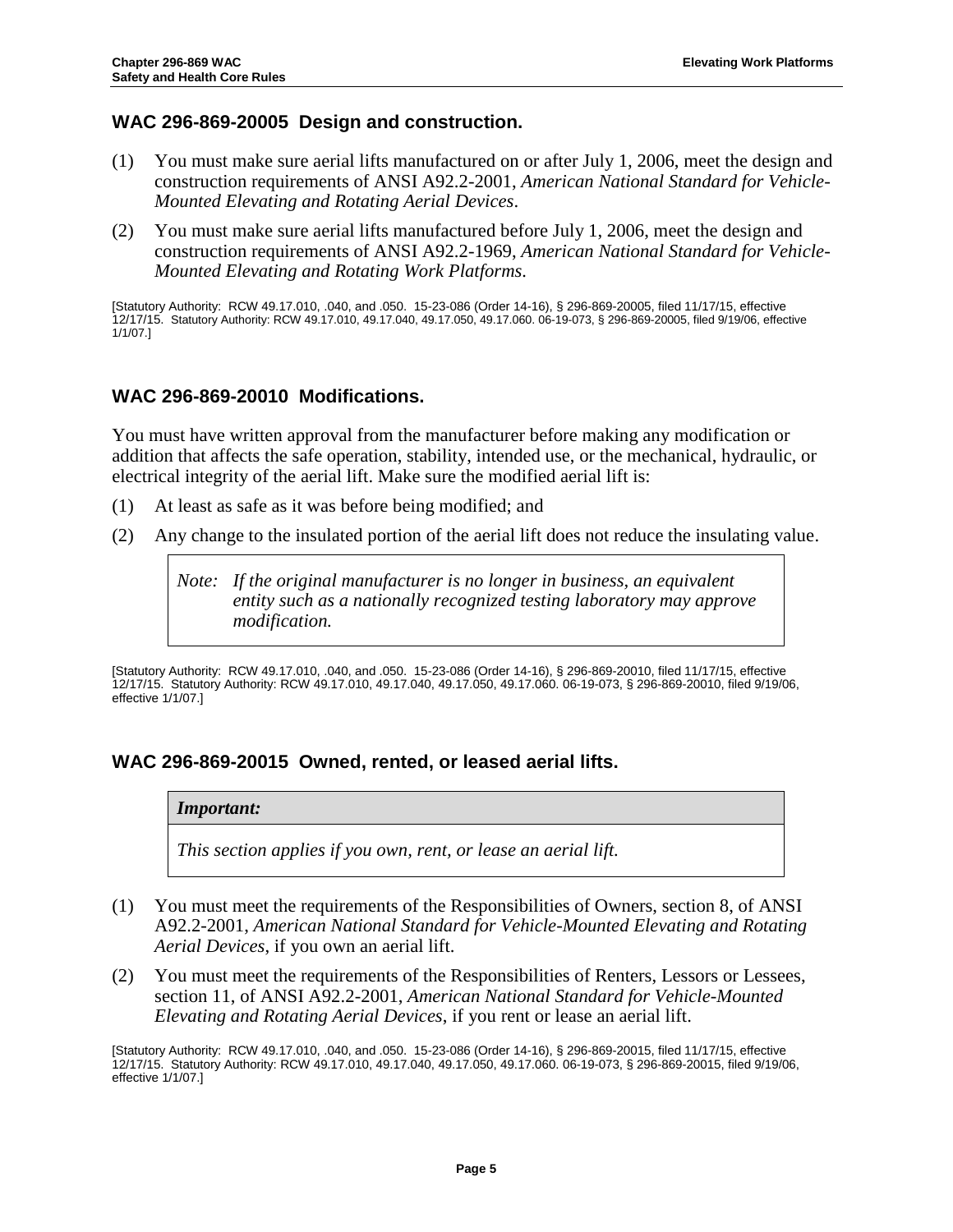## <span id="page-8-0"></span>**WAC 296-869-20020 Operator requirements.**

You must permit only trained and authorized personnel to operate aerial lifts.

[Statutory Authority: RCW 49.17.010, .040, and .050. 15-23-086 (Order 14-16), § 296-869-20020, filed 11/17/15, effective 12/17/15. Statutory Authority: RC[W 49.17.010,](http://apps.leg.wa.gov/RCW/default.aspx?cite=49.17.010) [49.17.040,](http://apps.leg.wa.gov/RCW/default.aspx?cite=49.17.040) [49.17.050,](http://apps.leg.wa.gov/RCW/default.aspx?cite=49.17.050) [49.17.060.](http://apps.leg.wa.gov/RCW/default.aspx?cite=49.17.060) 06-19-073, § 296-869-20020, filed 9/19/06, effective 1/1/07.]

## <span id="page-8-1"></span>**WAC 296-869-20025 Operator training.**

- (1) You must make sure personnel are trained before they are permitted to operate an aerial lift.
- (2) You must cover at least the following items:
	- (a) General instruction on the inspection, application, and operation of aerial lifts. Include recognizing and avoiding hazards associated with their operation.
	- (b) Purpose and use of manuals. Include proper storage of the manuals on the vehicle when not in use.
	- (c) Prestart inspection.
	- (d) Responsibilities associated with problems or malfunctions affecting the operation of the aerial lift.
	- (e) Factors affecting stability.
	- (f) Purpose of placards and decals.
	- (g) Workplace survey.
	- (h) Safety rules and regulations pertinent to the industry.
	- (i) Authorization to operate an aerial lift.
	- (j) Operator warnings and instructions.
	- (k) Proper use of personal fall protection equipment.
- (3) You must have operator trainees actually operate the aerial lift, under the direction of a qualified person, for enough time to demonstrate proficiency.
- (4) You must retrain an operator if evaluation and observation of the operator indicates retraining is necessary.
- (5) You must instruct operators in all of the following before they are directed to operate an aerial lift with which they are not familiar:
	- (a) Location of the manuals;
	- (b) Purpose and function of all controls;
	- (c) Safety devices and operating characteristics specific to the aerial lift.

<sup>[</sup>Statutory Authority: RCW 49.17.010, .040, and .050. 15-23-086 (Order 14-16), § 296-869-20025, filed 11/17/15, effective 12/17/15. Statutory Authority: RC[W 49.17.010,](http://apps.leg.wa.gov/RCW/default.aspx?cite=49.17.010) [49.17.040,](http://apps.leg.wa.gov/RCW/default.aspx?cite=49.17.040) [49.17.050,](http://apps.leg.wa.gov/RCW/default.aspx?cite=49.17.050) [49.17.060.](http://apps.leg.wa.gov/RCW/default.aspx?cite=49.17.060) 06-19-073, § 296-869-20025, filed 9/19/06, effective 1/1/07.]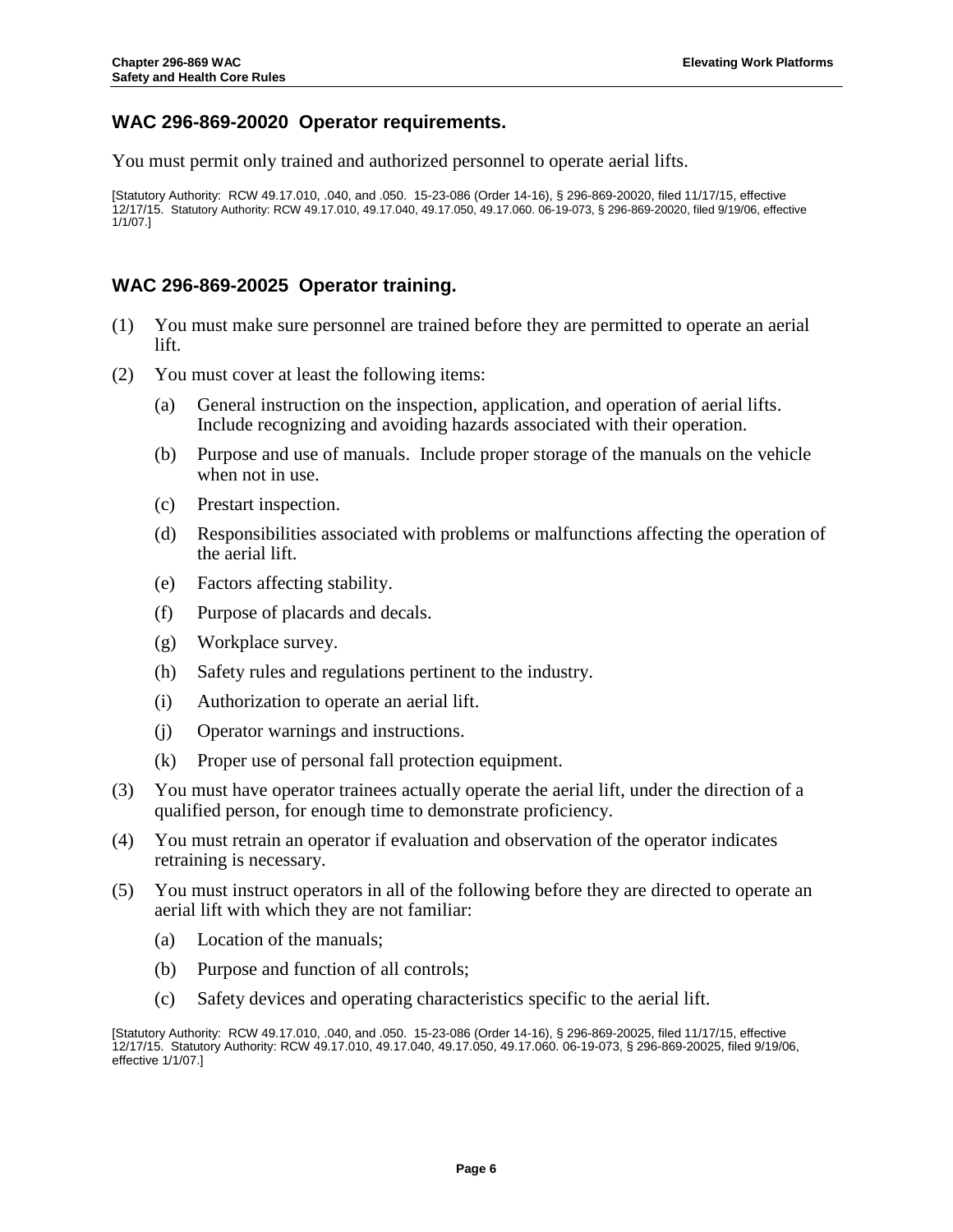## <span id="page-9-0"></span>**WAC 296-869-20030 Operator prestart inspection.**

- (1) You must make sure the operator does a prestart inspection of the aerial device as shown in Table 1, Operator Prestart Inspection.
- (2) You must have a qualified person examine or test any items found during the inspection that are thought to be unsafe, to determine if they constitute a safety hazard.
- (3) You must replace or repair all unsafe items before use.

| <b>Table 1 Operator Prestart Inspection</b>              |                                                                                             |  |
|----------------------------------------------------------|---------------------------------------------------------------------------------------------|--|
| <b>Component or system:</b>                              | Test or inspect for the following:                                                          |  |
| Operating controls and associated<br>mechanisms          | Conditions interfering with proper<br>operation                                             |  |
| Visual and audible safety devices                        | <b>Malfunctions</b>                                                                         |  |
| Hydraulic or pneumatic systems                           | Visible deterioration or excessive leaks                                                    |  |
| Fiberglass and other insulating<br>components            | Visible damage or contamination                                                             |  |
| Operational and instructional markings                   | That they are present and legible                                                           |  |
| Electrical systems of or related to the<br>aerial device | Malfunction and for signs of excessive<br>deterioration, dirt, and moisture<br>accumulation |  |
| Locking devices, bolts, pins, and other<br>fasteners     | That they are in-place and not loose or<br>deformed                                         |  |

[Statutory Authority: RCW 49.17.010, .040, and .050. 15-23-086 (Order 14-16), § 296-869-20030, filed 11/17/15, effective 12/17/15. Statutory Authority: RC[W 49.17.010,](http://apps.leg.wa.gov/RCW/default.aspx?cite=49.17.010) [49.17.040,](http://apps.leg.wa.gov/RCW/default.aspx?cite=49.17.040) [49.17.050,](http://apps.leg.wa.gov/RCW/default.aspx?cite=49.17.050) [49.17.060.](http://apps.leg.wa.gov/RCW/default.aspx?cite=49.17.060) 06-19-073, § 296-869-20030, filed 9/19/06, effective 1/1/07.]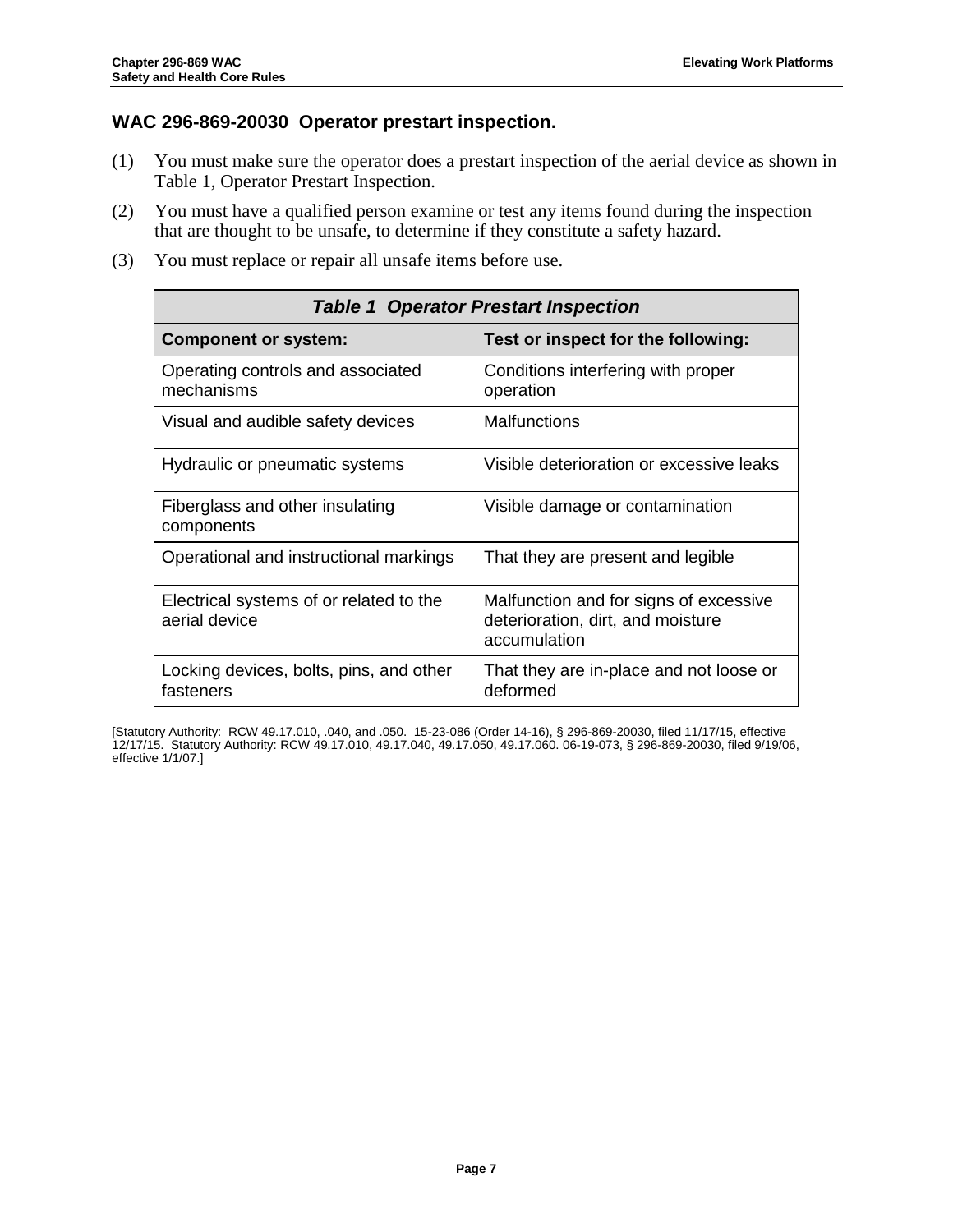## <span id="page-10-0"></span>**WAC 296-869-20035 Workplace survey.**

You must have the operator survey the area, before using an aerial lift, for hazards such as:

- (1) Untamped earth fills;
- (2) Ditches;
- (3) Drop-offs and floor obstructions;
- (4) Debris;
- (5) Overhead obstructions and electrical conductors;
- (6) Weather conditions;
- (7) Unauthorized persons in the area.

[Statutory Authority: RCW 49.17.010, .040, and .050. 15-23-086 (Order 14-16), § 296-869-20035, filed 11/17/15, effective 12/17/15. Statutory Authority: RC[W 49.17.010,](http://apps.leg.wa.gov/RCW/default.aspx?cite=49.17.010) [49.17.040,](http://apps.leg.wa.gov/RCW/default.aspx?cite=49.17.040) [49.17.050,](http://apps.leg.wa.gov/RCW/default.aspx?cite=49.17.050) [49.17.060.](http://apps.leg.wa.gov/RCW/default.aspx?cite=49.17.060) 06-19-073, § 296-869-20035, filed 9/19/06, effective 1/1/07.]

## <span id="page-10-1"></span>**WAC 296-869-20040 Before and during use.**

- (1) You must set the brakes and make sure outriggers, when used, are positioned on pads or a solid surface.
- (2) You must install wheel chocks when using the aerial lift on an incline if they can be installed safely.

[Statutory Authority: RCW 49.17.010, .040, and .050. 15-23-086 (Order 14-16), § 296-869-20040, filed 11/17/15, effective 12/17/15. Statutory Authority: RC[W 49.17.010,](http://apps.leg.wa.gov/RCW/default.aspx?cite=49.17.010) [49.17.040,](http://apps.leg.wa.gov/RCW/default.aspx?cite=49.17.040) [49.17.050,](http://apps.leg.wa.gov/RCW/default.aspx?cite=49.17.050) [49.17.060.](http://apps.leg.wa.gov/RCW/default.aspx?cite=49.17.060) 06-19-073, § 296-869-20040, filed 9/19/06, effective 1/1/07.]

## <span id="page-10-2"></span>**WAC 296-869-20045 Working from the platform.**

- (1) You must make sure boom and platform load limits specified by the manufacturer are not exceeded.
- (2) You must make sure persons stand firmly on the floor of the platform and do not:
	- (a) Sit or climb on the edge of the platform; or
	- (b) Use guardrails, planks, ladders, or any other device to gain additional height or reach.
- (3) You must prohibit wearing climbers when working from the platform.
- (4) You must make sure all persons on the platform wear a full body harness with a lanyard attached to either:
	- (a) The manufacturer's recommended attachment point; or
	- (b) The boom or platform if the manufacturer does not specify an attachment point.
- (5) You must never attach a lanyard to an adjacent pole, structure, or equipment.

<sup>[</sup>Statutory Authority: RCW 49.17.010, .040, and .050. 15-23-086 (Order 14-16), § 296-869-20045, filed 11/17/15, effective 12/17/15. Statutory Authority: RC[W 49.17.010,](http://apps.leg.wa.gov/RCW/default.aspx?cite=49.17.010) [49.17.040,](http://apps.leg.wa.gov/RCW/default.aspx?cite=49.17.040) [49.17.050,](http://apps.leg.wa.gov/RCW/default.aspx?cite=49.17.050) [49.17.060.](http://apps.leg.wa.gov/RCW/default.aspx?cite=49.17.060) 06-19-073, § 296-869-20045, filed 9/19/06, effective 1/1/07.]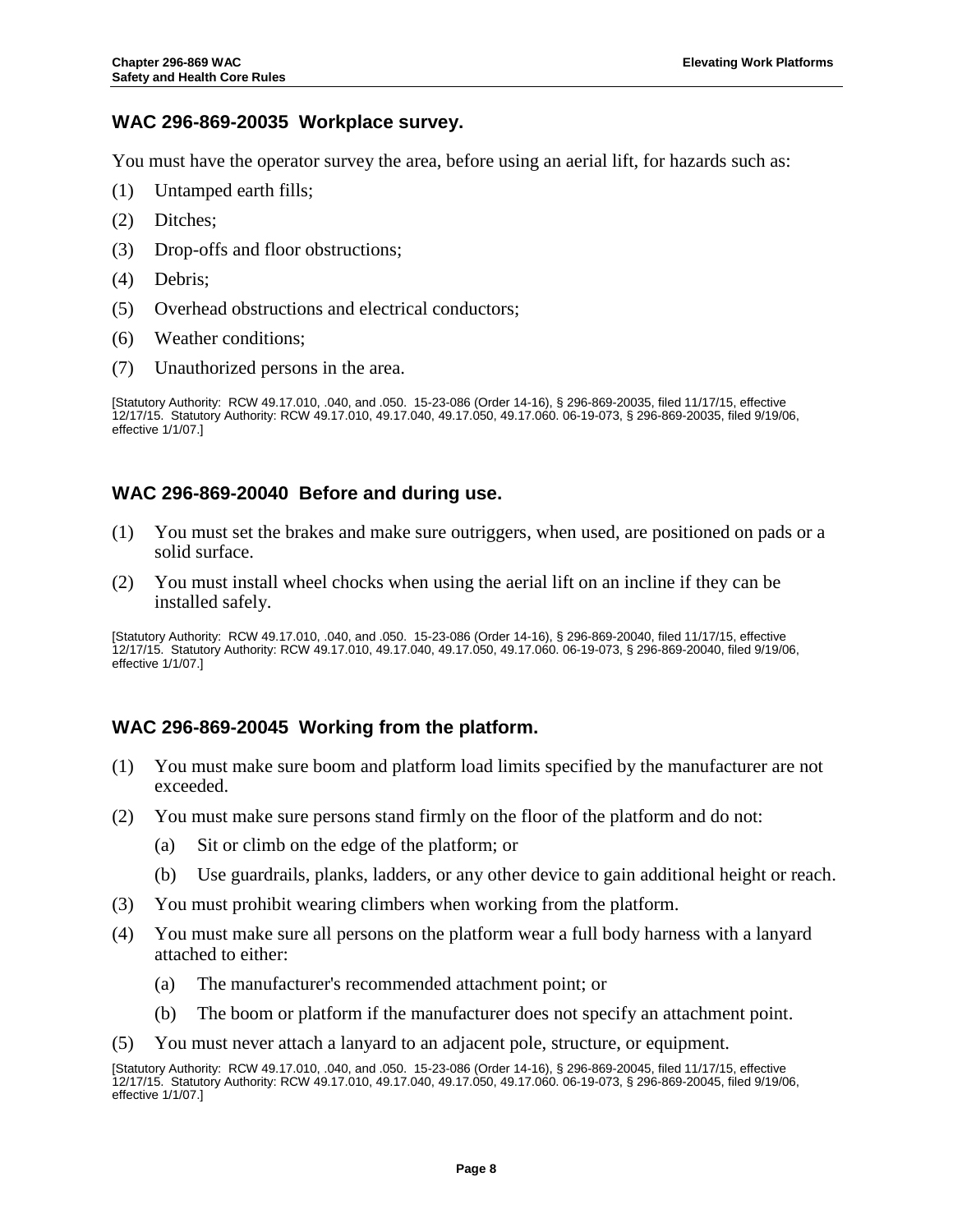## <span id="page-11-0"></span>**WAC 296-869-20050 Moving the aerial lift.**

You must make sure the boom is properly cradled and the outriggers are in the stowed position before moving the aerial lift.

#### *EXEMPTION:*

*The aerial lift may be moved with the boom elevated and personnel on the platform only if the equipment was specifically designed for this type of operation.*

[Statutory Authority: RCW 49.17.010, .040, and .050. 15-23-086 (Order 14-16), § 296-869-20050, filed 11/17/15, effective 12/17/15. Statutory Authority: RC[W 49.17.010,](http://apps.leg.wa.gov/RCW/default.aspx?cite=49.17.010) [49.17.040,](http://apps.leg.wa.gov/RCW/default.aspx?cite=49.17.040) [49.17.050,](http://apps.leg.wa.gov/RCW/default.aspx?cite=49.17.050) [49.17.060.](http://apps.leg.wa.gov/RCW/default.aspx?cite=49.17.060) 06-19-073, § 296-869-20050, filed 9/19/06, effective 1/1/07.]

## <span id="page-11-1"></span>**WAC 296-869-20055 Aerial ladders.**

- (1) You must secure aerial ladders in the lower traveling position, using the locking device or other means provided by the manufacturer, before moving it for highway travel.
- (2) You must make sure all persons working from an aerial ladder wear a full body harness and lanyard attached to either:
	- (a) The manufacturer's recommended attachment point; or
	- (b) The ladder rail if the manufacturer does not specify an attachment point.

[Statutory Authority: RCW 49.17.010, .040, and .050. 15-23-086 (Order 14-16), § 296-869-20055, filed 11/17/15, effective 12/17/15. Statutory Authority: RC[W 49.17.010,](http://apps.leg.wa.gov/RCW/default.aspx?cite=49.17.010) [49.17.040,](http://apps.leg.wa.gov/RCW/default.aspx?cite=49.17.040) [49.17.050,](http://apps.leg.wa.gov/RCW/default.aspx?cite=49.17.050) [49.17.060.](http://apps.leg.wa.gov/RCW/default.aspx?cite=49.17.060) 06-19-073, § 296-869-20055, filed 9/19/06, effective 1/1/07.]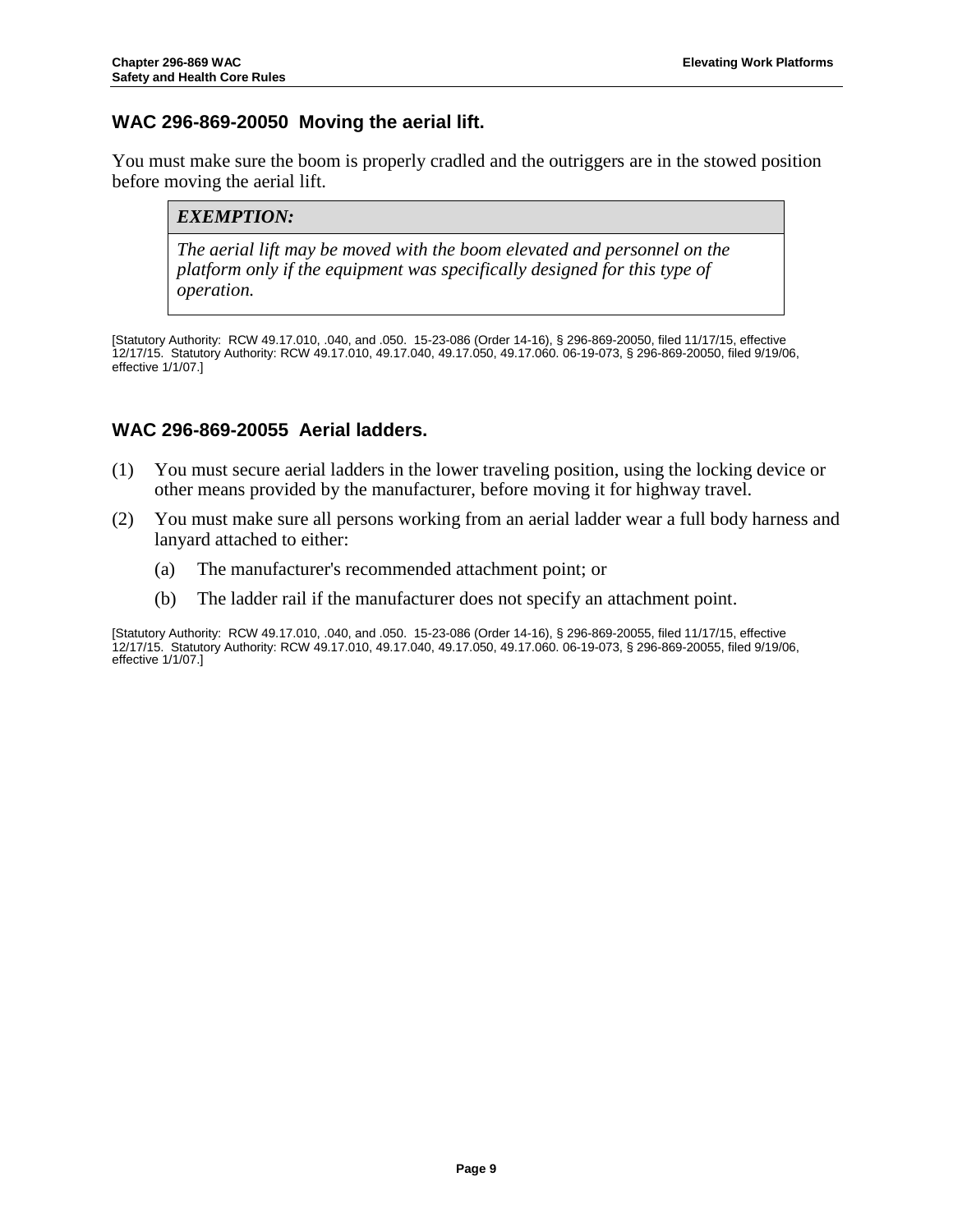## <span id="page-12-0"></span>*WAC 296-869-300 Section Contents.*

## <span id="page-12-1"></span>**Summary**

#### *Important:*

*This section applies to manually propelled, self-propelled, and boom-supported elevating work platforms.*

**Your responsibility**: To make sure elevating work platforms meet these design, construction, and equipment requirements.

| You must meet the requirements              | in this section   |
|---------------------------------------------|-------------------|
| Manually propelled elevating work platforms | WAC 296-869-30005 |
| Self-propelled elevating work platforms     | WAC 296-869-30010 |
| Boom-supported elevating work platforms     | WAC 296-869-30015 |
| <b>Modifications</b>                        | WAC 296-869-30020 |

[Statutory Authority: RCW 49.17.010, .040, and .050. 15-23-086 (Order 14-16), § 296-869-300, filed 11/17/15, effective 12/17/15. Statutory Authority: RC[W 49.17.010,](http://apps.leg.wa.gov/RCW/default.aspx?cite=49.17.010) [49.17.040,](http://apps.leg.wa.gov/RCW/default.aspx?cite=49.17.040) [49.17.050,](http://apps.leg.wa.gov/RCW/default.aspx?cite=49.17.050) [49.17.060.](http://apps.leg.wa.gov/RCW/default.aspx?cite=49.17.060) 06-19-073, § 296-869-300, filed 9/19/06, effective 1/1/07.]

## <span id="page-12-2"></span>**WAC 296-869-30005 Manually propelled elevating work platforms.**

## *Important: This section applies to manually propelled, integral chassis, elevating work platforms with a platform that cannot be positioned completely beyond the base.*

- (1) You must make sure manually propelled elevating work platforms meet the design and construction requirements of American National Standards Institute (ANSI) A92.3-1990, *American National Standard for Manually Propelled Elevating Aerial Platforms*.
- (2) You must make sure the manufacturer provides instructions and markings that meet the requirements of ANSI A92.3-1990, *American National Standard for Manually Propelled Elevating Aerial Platforms*, on each elevating work platform.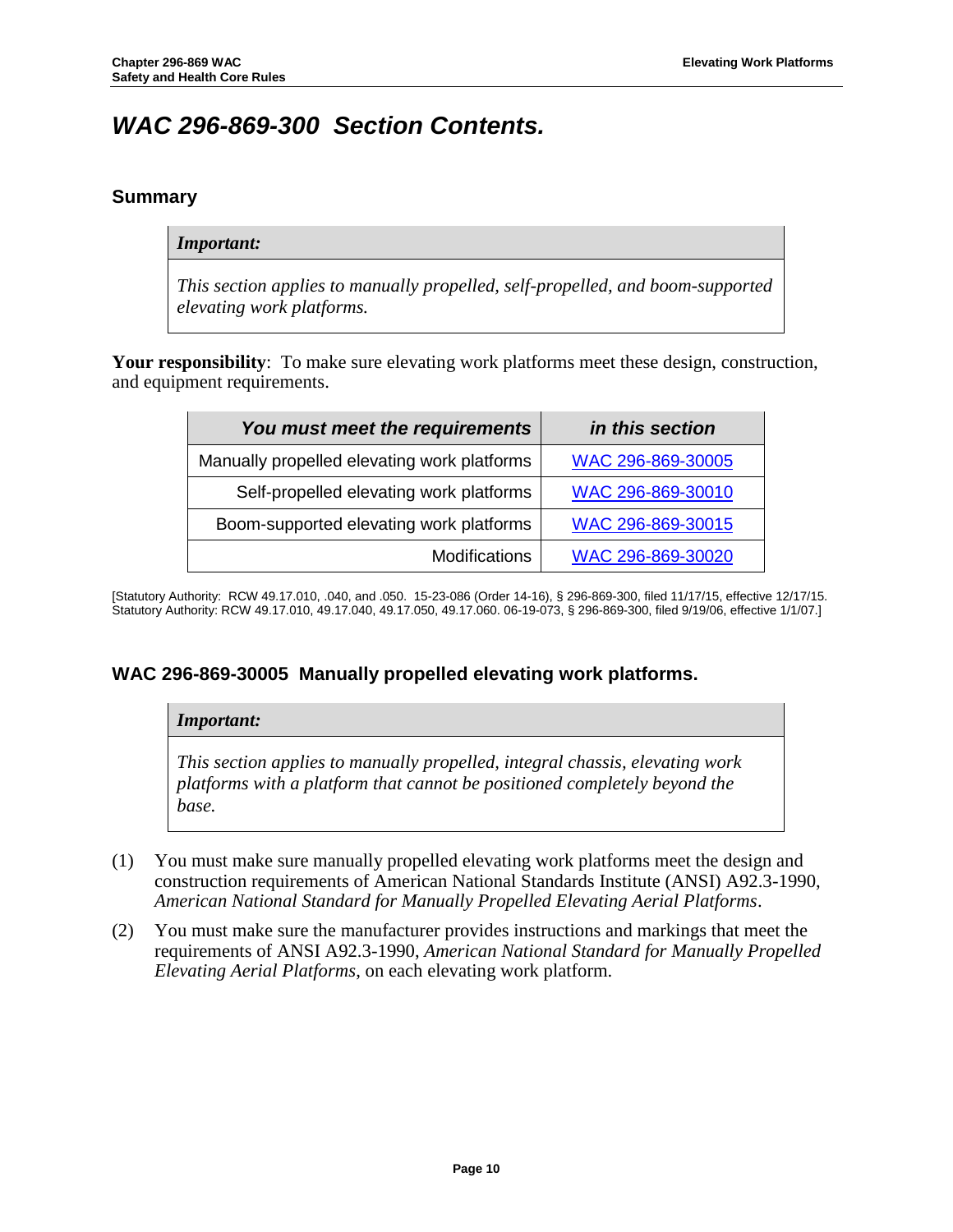- (3) You must make sure manuals that meet the requirements of ANSI A92.3-1990, *American National Standard for Manually Propelled Elevating Aerial Platforms*, are:
	- (a) Provided for each elevating work platform; and
	- (b) Kept in the weather-resistant storage compartment provided by the manufacturer.

*Note: Required manuals include the manufacturer's operating and maintenance manuals and a manual that defines the responsibilities of dealers, owners, lessors, lessees, users, and operators.*

[Statutory Authority: RCW 49.17.010, .040, and .050. 15-23-086 (Order 14-16), § 296-869-30005, filed 11/17/15, effective 12/17/15. Statutory Authority: RC[W 49.17.010,](http://apps.leg.wa.gov/RCW/default.aspx?cite=49.17.010) [49.17.040,](http://apps.leg.wa.gov/RCW/default.aspx?cite=49.17.040) [49.17.050,](http://apps.leg.wa.gov/RCW/default.aspx?cite=49.17.050) [49.17.060.](http://apps.leg.wa.gov/RCW/default.aspx?cite=49.17.060) 06-19-073, § 296-869-30005, filed 9/19/06, effective 1/1/07.]

## <span id="page-13-0"></span>**WAC 296-869-30010 Self-propelled elevating work platforms.**

#### *Important:*

*This section applies to self-propelled, integral-chassis, elevating work platforms with a platform that cannot be positioned completely beyond the base.*

- (1) You must make sure self-propelled elevating work platforms manufactured on or after July 1, 2006, meet the design and construction requirements of ANSI A92.6-1999, *American National Standard for Self-Propelled Elevating Work Platforms*.
- (2) You must make sure self-propelled elevating work platforms manufactured before July 1, 2006 meet the design and construction requirements of ANSI A92.6-1990, *American National Standard for Self-Propelled Elevating Work Platforms*.
- (3) You must make sure the manufacturer provides instructions and markings that meet the requirements of ANSI A92.6-1990 or A92.6-1999, *American National Standard for Self-Propelled Elevating Work Platforms*, as appropriate, on each elevating work platform.
- (4) You must make sure manuals that meet the requirements of ANSI A92.6-1990 or A92.6- 1999, *American National Standard for Self-Propelled Elevating Work Platforms*, as appropriate, are:
	- (a) Provided for each elevating work platform; and
	- (b) Kept in the weather-resistant storage compartment provided by the manufacturer.

*Note: Required manuals include the manufacturer's operating and maintenance manuals and a manual that defines the responsibilities of dealers, owners, lessors, lessees, users, and operators.*

[Statutory Authority: RCW 49.17.010, .040, and .050. 15-23-086 (Order 14-16), § 296-869-30010, filed 11/17/15, effective 12/17/15. Statutory Authority: RC[W 49.17.010,](http://apps.leg.wa.gov/RCW/default.aspx?cite=49.17.010) [49.17.040,](http://apps.leg.wa.gov/RCW/default.aspx?cite=49.17.040) [49.17.050,](http://apps.leg.wa.gov/RCW/default.aspx?cite=49.17.050) [49.17.060.](http://apps.leg.wa.gov/RCW/default.aspx?cite=49.17.060) 06-19-073, § 296-869-30010, filed 9/19/06, effective 1/1/07.]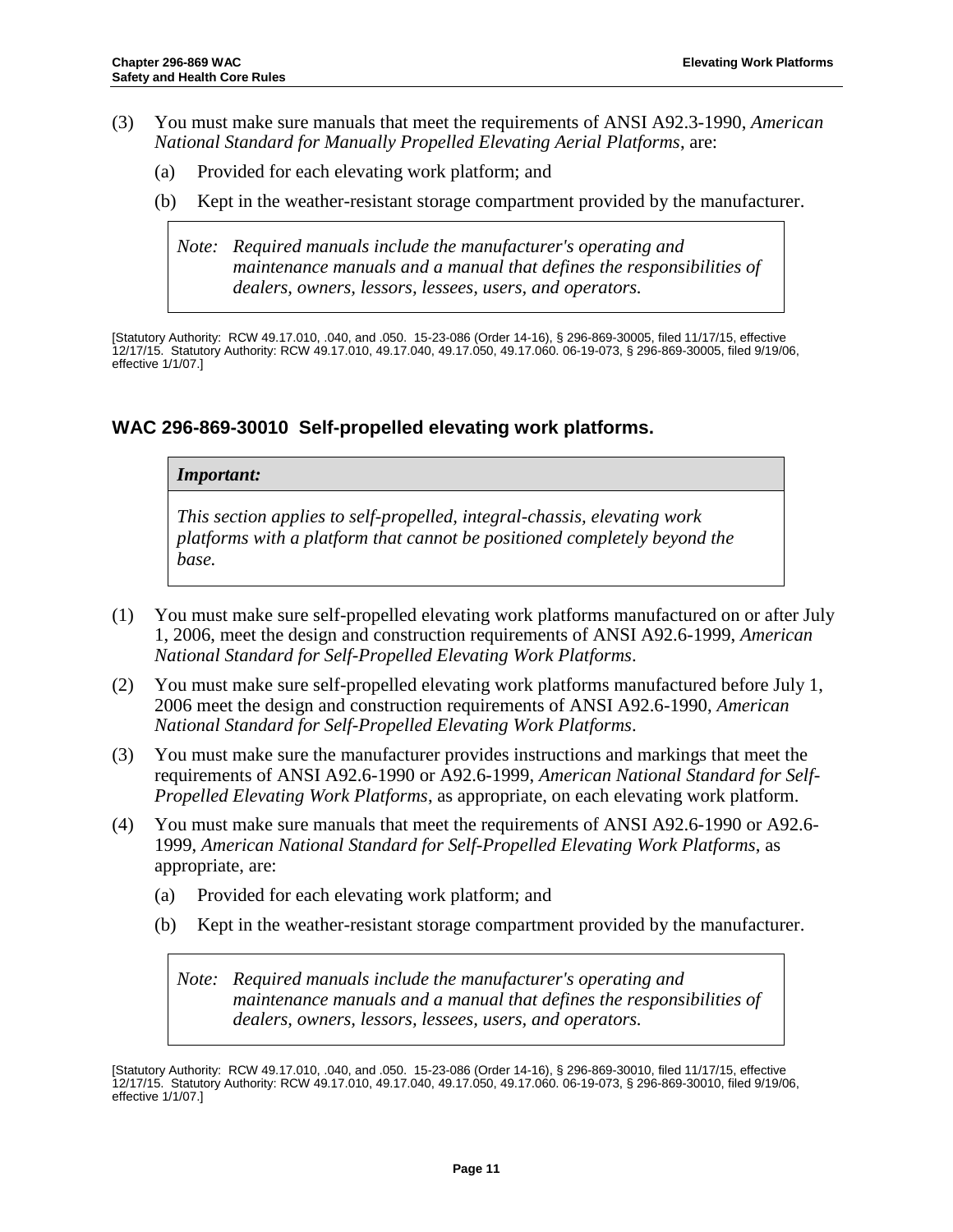## <span id="page-14-0"></span>**WAC 296-869-30015 Boom-supported elevating work platforms.**

#### *Important:*

*This section applies to self-propelled, integral chassis, elevating work platforms with a boom-supported platform that can be positioned completely beyond the base.*

- (1) You must make sure boom-supported elevating work platforms meet the design and construction requirements of American National Standards Institute (ANSI) A92.5-1992, *American National Standard for Boom-Supported Elevating Work Platforms*.
- (2) You must make sure the manufacturer provides instructions and markings that meet the requirements of ANSI A92.5-1992, *American National Standard for Boom-Supported Elevating Work Platforms*, on each elevating work platform.
- (3) You must make sure manuals that meet the requirements of ANSI A92.5-1992, *American National Standard for Boom-Supported Elevating Work Platforms*, are:
	- (a) Provided for each elevating work platform; and
	- (b) Kept in the weather-resistant storage location provided by the manufacturer.

*Note: Required manuals include the manufacturer's operating and maintenance manuals and a manual that defines the responsibilities of dealers, owners, lessors, lessees, users, and operators.*

[Statutory Authority: RCW 49.17.010, .040, and .050. 15-23-086 (Order 14-16), § 296-869-30015, filed 11/17/15, effective 12/17/15. Statutory Authority: RC[W 49.17.010,](http://apps.leg.wa.gov/RCW/default.aspx?cite=49.17.010) [49.17.040,](http://apps.leg.wa.gov/RCW/default.aspx?cite=49.17.040) [49.17.050,](http://apps.leg.wa.gov/RCW/default.aspx?cite=49.17.050) [49.17.060.](http://apps.leg.wa.gov/RCW/default.aspx?cite=49.17.060) 06-19-073, § 296-869-30015, filed 9/19/06, effective 1/1/07.]

## <span id="page-14-1"></span>**WAC 296-869-30020 Modifications.**

- (1) You must prohibit altering or disabling interlocks or other safety devices.
- (2) You must have written permission from the manufacturer before making any modification to an elevating work platform.

*Note: If the original manufacturer is no longer in business, an equivalent entity such as a nationally recognized testing laboratory may approve modification.*

<sup>[</sup>Statutory Authority: RCW 49.17.010, .040, and .050. 15-23-086 (Order 14-16), § 296-869-30020, filed 11/17/15, effective 12/17/15. Statutory Authority: RC[W 49.17.010,](http://apps.leg.wa.gov/RCW/default.aspx?cite=49.17.010) [49.17.040,](http://apps.leg.wa.gov/RCW/default.aspx?cite=49.17.040) [49.17.050,](http://apps.leg.wa.gov/RCW/default.aspx?cite=49.17.050) [49.17.060.](http://apps.leg.wa.gov/RCW/default.aspx?cite=49.17.060) 06-19-073, § 296-869-30020, filed 9/19/06, effective 1/1/07.]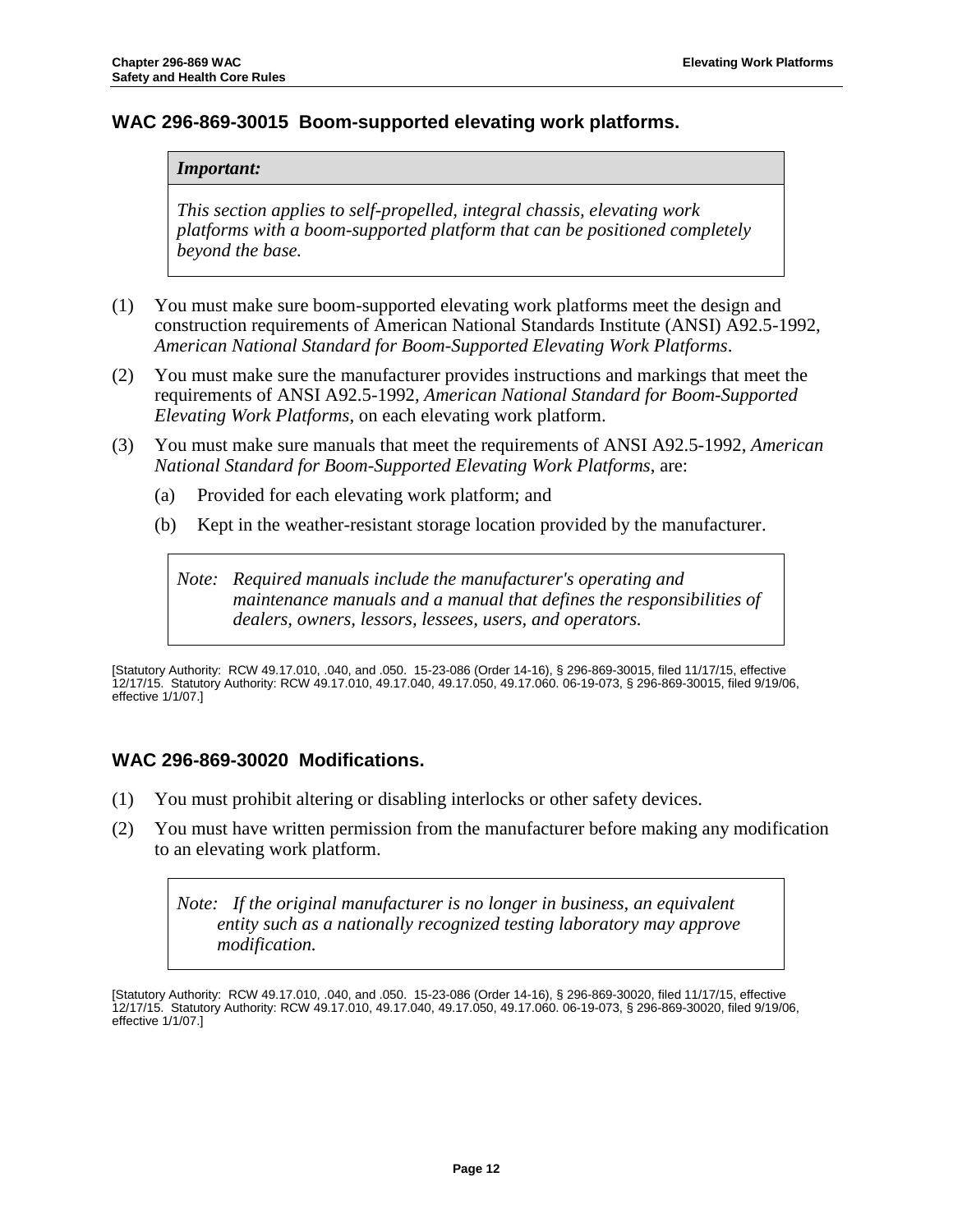## <span id="page-15-0"></span>*WAC 296-869-400 Section Contents.*

#### <span id="page-15-1"></span>**Summary**

#### *Important:*

*This section applies to manually propelled, self-propelled, and boom-supported elevating work platforms.*

**Your responsibility**: To inspect, repair, maintain, and service elevating work platforms to keep them in safe operating condition.

| You must meet the requirements  | in this section:  |
|---------------------------------|-------------------|
| Condition                       | WAC 296-869-40005 |
| Inspections                     | WAC 296-869-40010 |
| Repairs and adjustments         | WAC 296-869-40015 |
| Manufacturer's safety bulletins | WAC 296-869-40020 |
| Inspection and repair records   | WAC 296-869-40025 |
| Fueling and battery charging    | WAC 296-869-40030 |

[Statutory Authority: RCW 49.17.010, .040, and .050. 15-23-086 (Order 14-16), § 296-869-400, filed 11/17/15, effective 12/17/15. Statutory Authority: RC[W 49.17.010,](http://apps.leg.wa.gov/RCW/default.aspx?cite=49.17.010) [49.17.040,](http://apps.leg.wa.gov/RCW/default.aspx?cite=49.17.040) [49.17.050,](http://apps.leg.wa.gov/RCW/default.aspx?cite=49.17.050) [49.17.060.](http://apps.leg.wa.gov/RCW/default.aspx?cite=49.17.060) 06-19-073, § 296-869-400, filed 9/19/06, effective 1/1/07.]

## <span id="page-15-2"></span>**WAC 296-869-40005 Condition.**

- (1) You must inspect and maintain elevating work platforms to keep them in proper operating condition.
- (2) You must immediately remove from service any elevating work platform that is not in proper operating condition.

[Statutory Authority: RCW 49.17.010, .040, and .050. 15-23-086 (Order 14-16), § 296-869-40005, filed 11/17/15, effective 12/17/15. Statutory Authority: RC[W 49.17.010,](http://apps.leg.wa.gov/RCW/default.aspx?cite=49.17.010) [49.17.040,](http://apps.leg.wa.gov/RCW/default.aspx?cite=49.17.040) [49.17.050,](http://apps.leg.wa.gov/RCW/default.aspx?cite=49.17.050) [49.17.060.](http://apps.leg.wa.gov/RCW/default.aspx?cite=49.17.060) 06-19-073, § 296-869-40005, filed 9/19/06, effective 1/1/07.]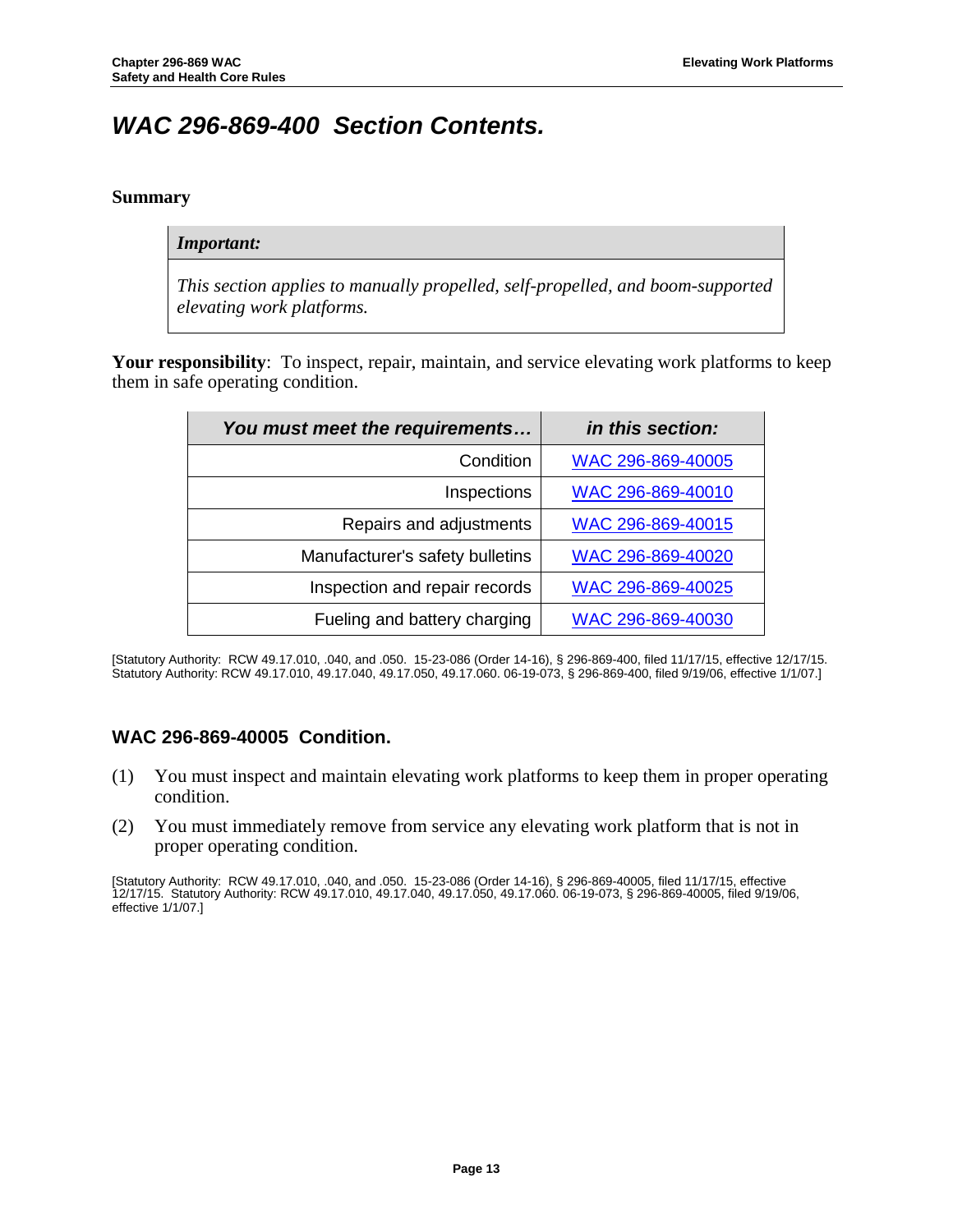## <span id="page-16-0"></span>**WAC 296-869-40010 Inspections.**

- (1) You must do a prestart inspection of the elevating work platform according to Table 2, Elevating Work Platform Inspections.
- (2) You must make sure frequent and annual inspections are done:
	- (a) By a person qualified as a mechanic on the specific make and model of elevating work platform; and
	- (b) According to Table 2, Elevating Work Platform Inspections.

| <b>Table 2 Elevating Work Platform Inspections</b> |                                    |                                                                                                                                                                                                                                                                                                                                                                                                                           |
|----------------------------------------------------|------------------------------------|---------------------------------------------------------------------------------------------------------------------------------------------------------------------------------------------------------------------------------------------------------------------------------------------------------------------------------------------------------------------------------------------------------------------------|
| <b>Type of inspection:</b>                         | When required:                     | Items to inspect:                                                                                                                                                                                                                                                                                                                                                                                                         |
| Prestart                                           | At the beginning of each<br>shift. | Do a visual inspection and<br>functional test including at least<br>the following:<br>1. Operating and emergency<br>controls;<br>2. Safety devices;<br>3. Personal protective<br>devices, including fall<br>protection;<br>4. Air, hydraulic and fuel<br>system leaks;<br>5. Cables and wiring harness;<br>6. Loose or missing parts;<br>7. Tires and wheels;<br>8. Placards, warnings, control<br>markings, and required |
|                                                    |                                    | manuals;                                                                                                                                                                                                                                                                                                                                                                                                                  |
|                                                    |                                    | 9. Outriggers, stabilizers, and<br>other structures;<br>10. Guardrail system;<br>11. Items specified by the<br>manufacturer.                                                                                                                                                                                                                                                                                              |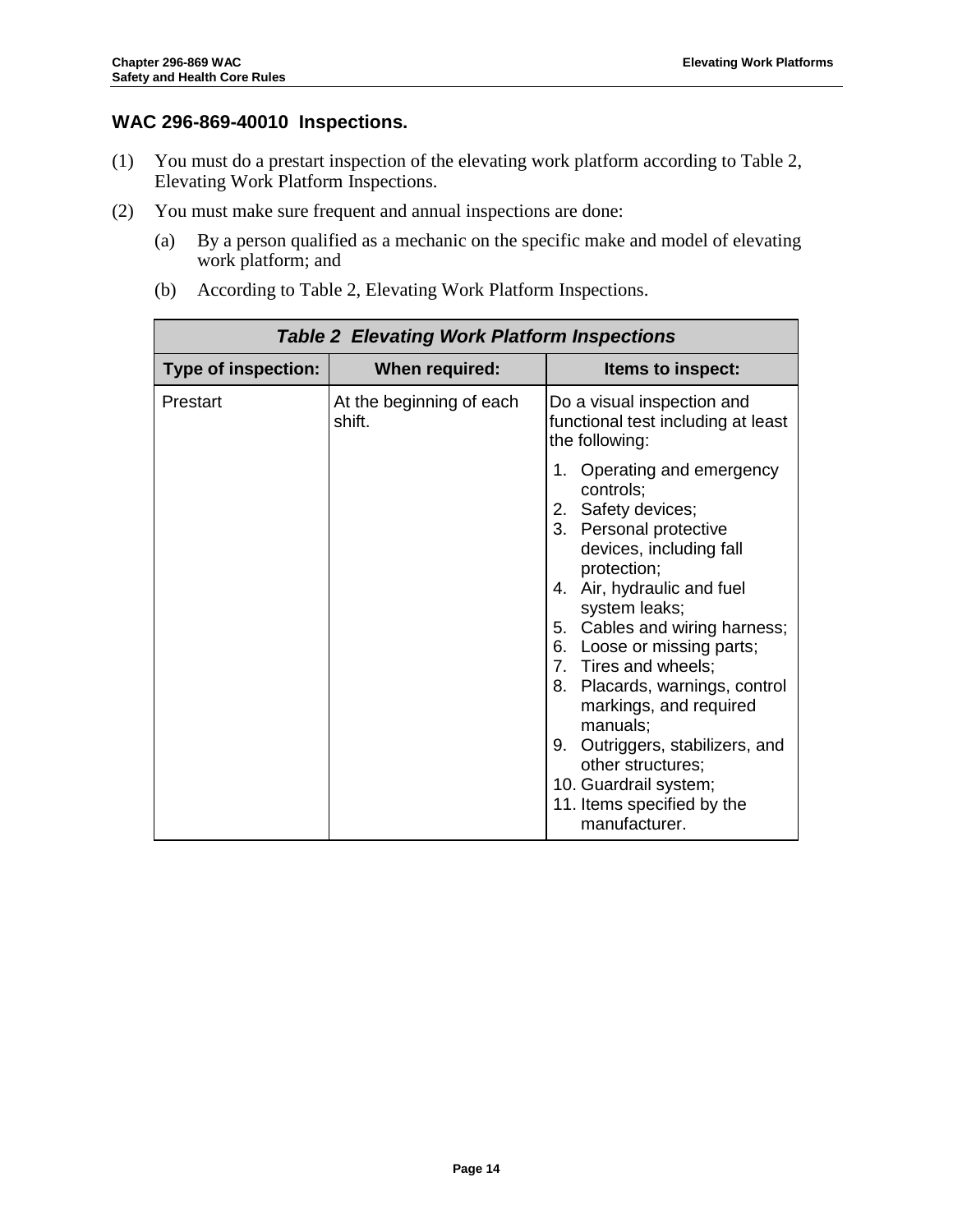| <b>Table 2 Elevating Work Platform Inspections (Continued)</b> |                                                                                                                                                                                                                                                                                                                                                                                                            |                                                                                                                                                                                                                                                                                                                                                                                                                                                                                                                                                                                                                                                                                                                                                                                                                                                                                                                            |  |
|----------------------------------------------------------------|------------------------------------------------------------------------------------------------------------------------------------------------------------------------------------------------------------------------------------------------------------------------------------------------------------------------------------------------------------------------------------------------------------|----------------------------------------------------------------------------------------------------------------------------------------------------------------------------------------------------------------------------------------------------------------------------------------------------------------------------------------------------------------------------------------------------------------------------------------------------------------------------------------------------------------------------------------------------------------------------------------------------------------------------------------------------------------------------------------------------------------------------------------------------------------------------------------------------------------------------------------------------------------------------------------------------------------------------|--|
| <b>Type of inspection:</b>                                     | When required:                                                                                                                                                                                                                                                                                                                                                                                             | Items to inspect:                                                                                                                                                                                                                                                                                                                                                                                                                                                                                                                                                                                                                                                                                                                                                                                                                                                                                                          |  |
| Frequent                                                       | 1. Elevating work<br>platforms that have<br>been in service 3<br>months or 150 hours,<br>whichever comes first;<br>and<br>2. Before putting elevating<br>work platforms back in<br>service that have been<br>out of service for more<br>than 3 months.<br>Note:<br>Newly purchased<br>used equipment<br>should be given<br>the equivalent of a<br>frequent inspection<br>before being put<br>into service. | 1. All functions and their<br>controls for speeds,<br>smoothness, and limits of<br>motion;<br>2. Emergency lowering<br>means (manually propelled<br>only);<br>3. Lower controls including<br>the provisions for<br>overriding of upper controls<br>(self-propelled and boom-<br>supported);<br>4. All chain and cable<br>mechanisms for adjustment<br>and worn or damaged<br>parts;<br>5. All emergency and safety<br>devices:<br>6. Lubrication of all moving<br>parts, inspection of filter<br>element(s), hydraulic oil,<br>engine oil, and coolant as<br>specified by the<br>manufacturer;<br>7. Visual inspection of<br>structural components and<br>other critical components<br>such as fasteners, pins,<br>shafts, turntable<br>attachment bolts (boom-<br>supported only), and<br>locking devices;<br>8. Placards, warnings, and<br>control markings;<br>Additional items specified<br>9.<br>by the manufacturer. |  |
| Annual                                                         | No later than 13 months<br>from the date of the last<br>annual inspection                                                                                                                                                                                                                                                                                                                                  | All items specified by the<br>manufacturer for an annual<br>inspection.                                                                                                                                                                                                                                                                                                                                                                                                                                                                                                                                                                                                                                                                                                                                                                                                                                                    |  |

[Statutory Authority: RCW 49.17.010, .040, and .050. 15-23-086 (Order 14-16), § 296-869-40010, filed 11/17/15, effective 12/17/15. Statutory Authority: RC[W 49.17.010,](http://apps.leg.wa.gov/RCW/default.aspx?cite=49.17.010) [49.17.040,](http://apps.leg.wa.gov/RCW/default.aspx?cite=49.17.040) [49.17.050,](http://apps.leg.wa.gov/RCW/default.aspx?cite=49.17.050) [49.17.060.](http://apps.leg.wa.gov/RCW/default.aspx?cite=49.17.060) 06-19-073, § 296-869-40010, filed 9/19/06, effective 1/1/07.]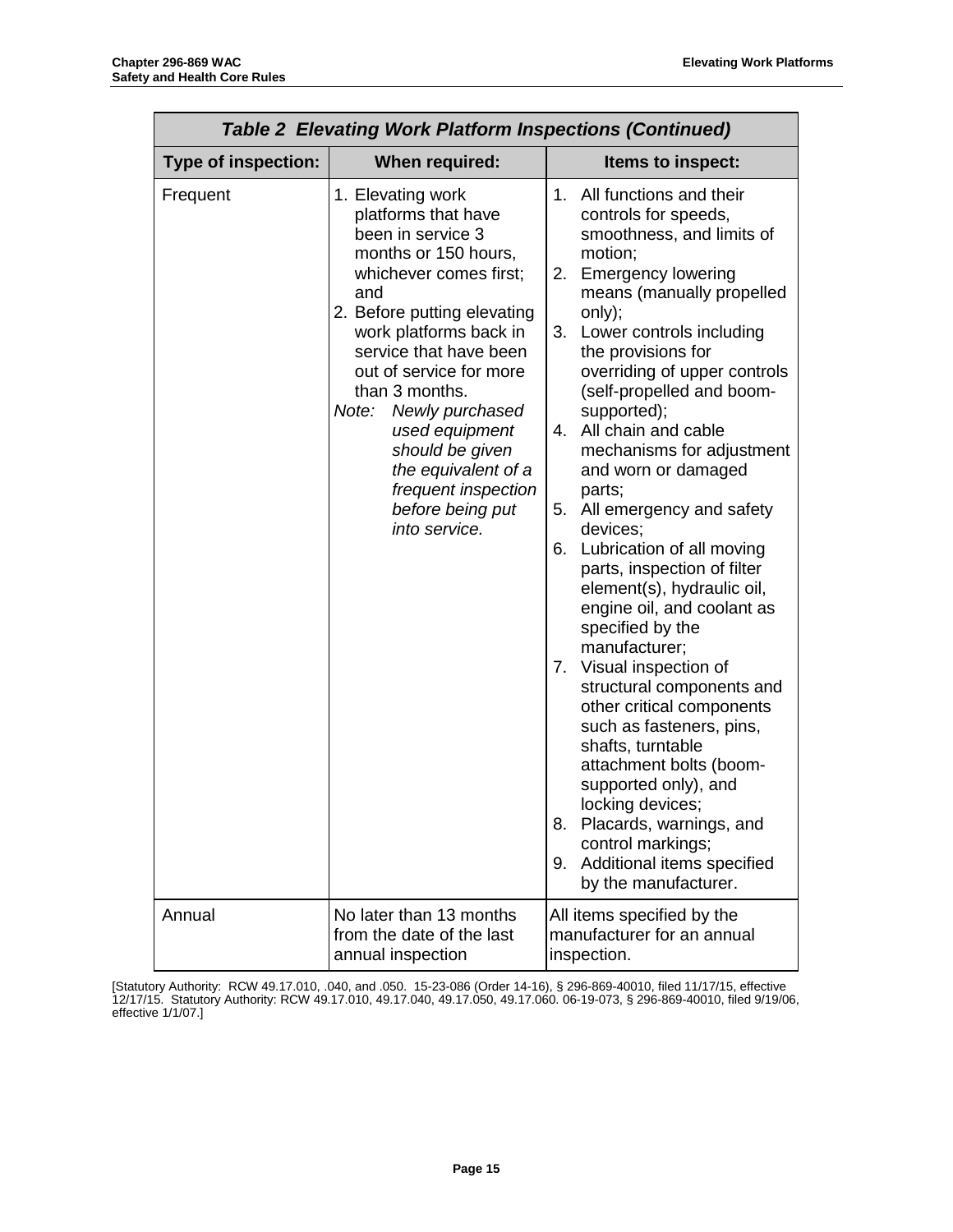## <span id="page-18-0"></span>**WAC 296-869-40015 Repairs and adjustments.**

- (1) You must make sure repairs to elevating work platforms are:
	- (a) Made by a qualified person; and
	- (b) Done according to the manufacturer's recommendations.
- (2) You must make sure the elevating work platform, before beginning adjustments or repairs, meets all of the following requirements that apply:
	- (a) All controls in the "off" position;
	- (b) All operating features secured from inadvertent motion by brakes, blocks, or other means.
	- (c) Power plant stopped;
	- (d) Means of starting is rendered inoperative;
	- (e) Platform either:
		- (i) Lowered to the full down position, if possible; or
		- (ii) Blocked or cribbed to prevent dropping.
	- (f) Hydraulic pressure relieved from all hydraulic circuits before loosening or removing hydraulic components;
	- (g) Safety props or latches installed, where applicable;
	- (h) Other precautions as specified by the manufacturer; and
	- (i) Make sure replacement parts or components are identical or equivalent to the original parts or components.

[Statutory Authority: RCW 49.17.010, .040, and .050. 15-23-086 (Order 14-16), § 296-869-40015, filed 11/17/15, effective 12/17/15. Statutory Authority: RC[W 49.17.010,](http://apps.leg.wa.gov/RCW/default.aspx?cite=49.17.010) [49.17.040,](http://apps.leg.wa.gov/RCW/default.aspx?cite=49.17.040) [49.17.050,](http://apps.leg.wa.gov/RCW/default.aspx?cite=49.17.050) [49.17.060.](http://apps.leg.wa.gov/RCW/default.aspx?cite=49.17.060) 06-19-073, § 296-869-40015, filed 9/19/06, effective 1/1/07.]

## <span id="page-18-1"></span>**WAC 296-869-40020 Manufacturer's safety bulletins.**

You must meet the requirements of safety-related bulletins as received from the manufacturer, dealer, or owner.

[Statutory Authority: RCW 49.17.010, .040, and .050. 15-23-086 (Order 14-16), § 296-869-40020, filed 11/17/15, effective 12/17/15. Statutory Authority: RC[W 49.17.010,](http://apps.leg.wa.gov/RCW/default.aspx?cite=49.17.010) [49.17.040,](http://apps.leg.wa.gov/RCW/default.aspx?cite=49.17.040) [49.17.050,](http://apps.leg.wa.gov/RCW/default.aspx?cite=49.17.050) [49.17.060.](http://apps.leg.wa.gov/RCW/default.aspx?cite=49.17.060) 06-19-073, § 296-869-40020, filed 9/19/06, effective 1/1/07.]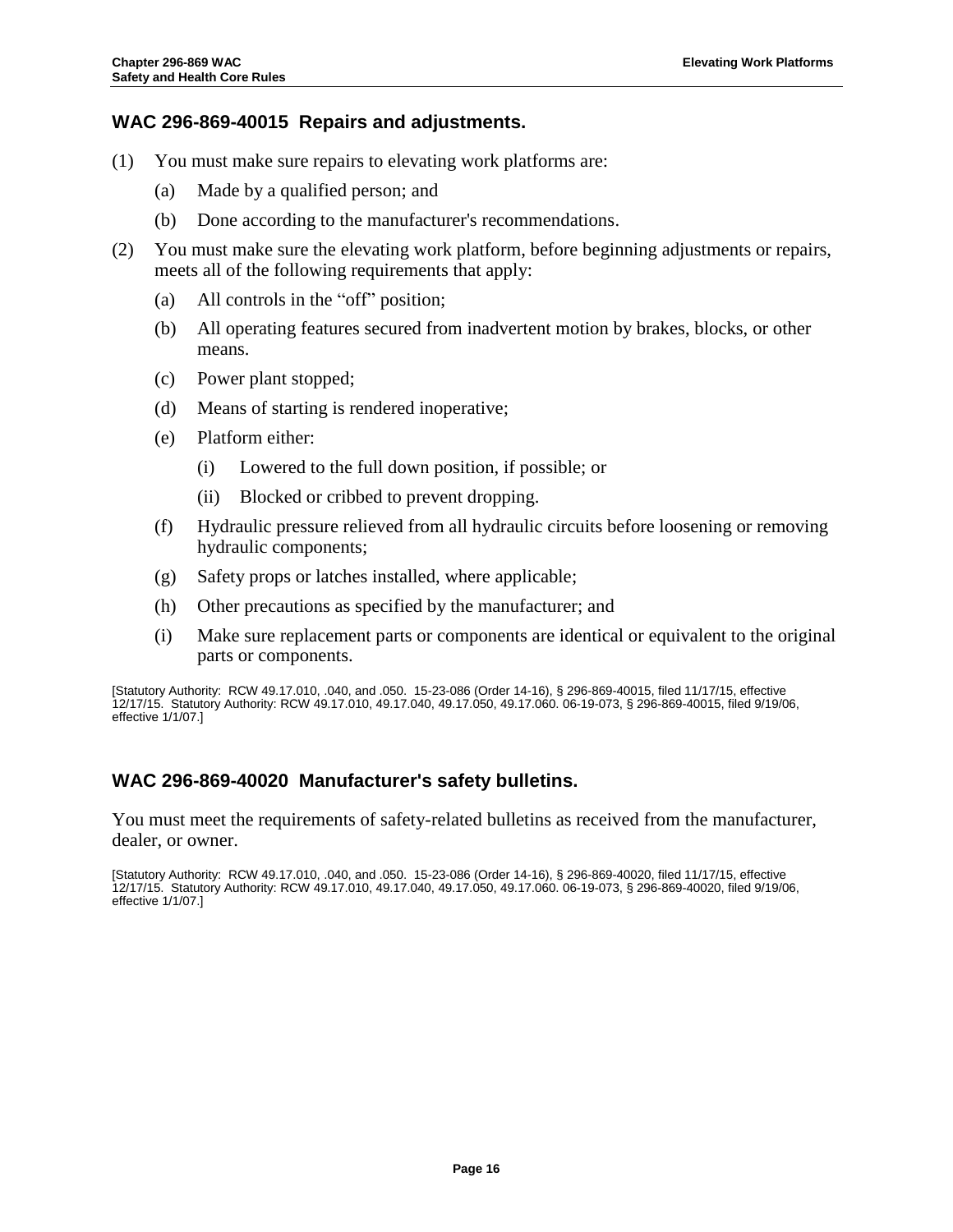## <span id="page-19-0"></span>**WAC 296-869-40025 Inspection and repair records.**

- (1) You must keep written records documenting:
	- (a) Frequent and annual inspections you have done including:
		- (i) Date of inspection;
		- (ii) Deficiencies found;
		- (iii) Corrective action recommended.
	- (b) Names of the people who did the inspection; and
	- (c) All repairs done on the elevating work platform, including:
		- (i) Date of repair;
		- (ii) Description of the work done;
		- (iii) Names of the people who did the repair.
- (2) You must retain the records of inspections and repairs for at least:
	- (a) Three years for manually propelled and boom-supported elevating work platforms; and
	- (b) Four years for self-propelled elevating work platforms.

#### *Notes:*

- *1. It is the responsibility of the owner of the elevating work platform to make sure frequent and annual inspections are done and documented.*
- *2. If you perform either type of inspection, or make repairs to the elevating work platform, send the appropriate records to the owner of the elevating work platform.*

[Statutory Authority: RCW 49.17.010, .040, and .050. 15-23-086 (Order 14-16), § 296-869-40025, filed 11/17/15, effective 12/17/15. Statutory Authority: RC[W 49.17.010,](http://apps.leg.wa.gov/RCW/default.aspx?cite=49.17.010) [49.17.040,](http://apps.leg.wa.gov/RCW/default.aspx?cite=49.17.040) [49.17.050,](http://apps.leg.wa.gov/RCW/default.aspx?cite=49.17.050) [49.17.060.](http://apps.leg.wa.gov/RCW/default.aspx?cite=49.17.060) 06-19-073, § 296-869-40025, filed 9/19/06, effective 1/1/07.]

## <span id="page-19-1"></span>**WAC 296-869-40030 Fueling and battery charging.**

- (1) You must shut-down the engine while filling fuel tanks.
- (2) You must fill fuel tanks and charge batteries in areas that are:
	- (a) Open and well-ventilated; and
	- (b) Free of flame, sparks, or other hazards that may cause fire or explosion.

[Statutory Authority: RCW 49.17.010, .040, and .050. 15-23-086 (Order 14-16), § 296-869-40030, filed 11/17/15, effective 12/17/15. Statutory Authority: RCW [49.17.010,](http://apps.leg.wa.gov/RCW/default.aspx?cite=49.17.010) [49.17.040,](http://apps.leg.wa.gov/RCW/default.aspx?cite=49.17.040) [49.17.050,](http://apps.leg.wa.gov/RCW/default.aspx?cite=49.17.050) [49.17.060.](http://apps.leg.wa.gov/RCW/default.aspx?cite=49.17.060) 06-19-073, § 296-869-40030, filed 9/19/06, effective 1/1/07.]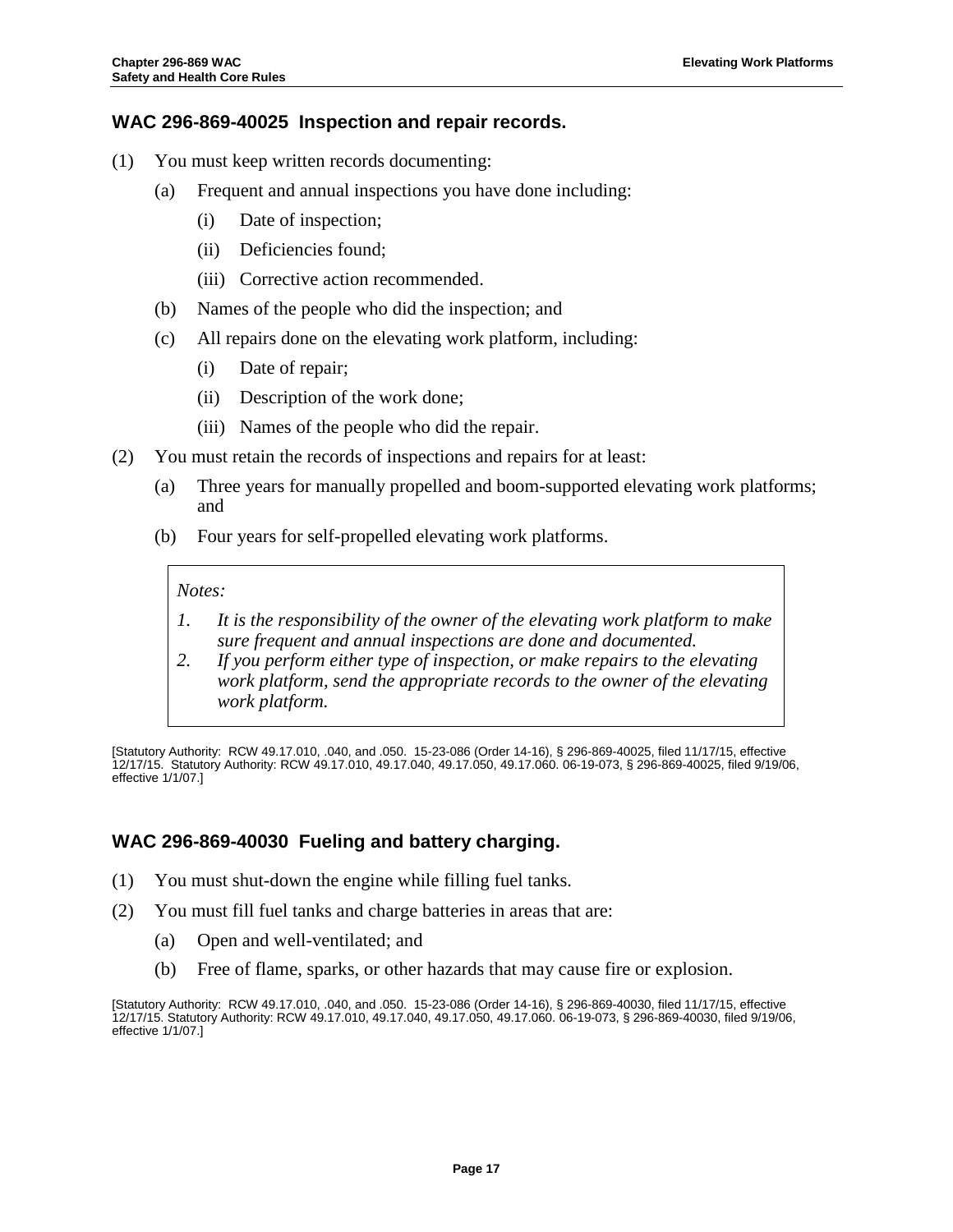## <span id="page-20-0"></span>*WAC 296-869-500 Section Contents.*

### <span id="page-20-1"></span>**Summary**

#### *Important:*

*This section applies to manually propelled, self-propelled, and boom-supported elevating work platforms.*

Your responsibility: To properly train elevating work platform operators.

| You must meet the requirements      | in this section:  |
|-------------------------------------|-------------------|
| Operator authorization and training | WAC 296-869-50005 |
| Specific model training             | WAC 296-869-50010 |
| Operator training records           | WAC 296-869-50015 |

[Statutory Authority: RCW 49.17.010, .040, and .050. 15-23-086 (Order 14-16), § 296-869-500, filed 11/17/15, effective 12/17/15. Statutory Authority: RC[W 49.17.010,](http://apps.leg.wa.gov/RCW/default.aspx?cite=49.17.010) [49.17.040,](http://apps.leg.wa.gov/RCW/default.aspx?cite=49.17.040) [49.17.050,](http://apps.leg.wa.gov/RCW/default.aspx?cite=49.17.050) [49.17.060.](http://apps.leg.wa.gov/RCW/default.aspx?cite=49.17.060) 06-19-073, § 296-869-500, filed 9/19/06, effective 1/1/07.]

## <span id="page-20-2"></span>**WAC 296-869-50005 Operator authorization and training.**

- (1) You must permit only trained and authorized personnel to operate elevating work platforms.
- (2) You must train operators in all of the following:
	- (a) The manufacturer's operating and maintenance manuals;
	- (b) Your work instructions;
	- (c) The requirements of this chapter.

## <span id="page-20-3"></span>**WAC 296-869-50010 Specific model training.**

- (1) You must make sure operators:
	- (a) Know the required manuals supplied by the manufacturer are stored in a weather resistant compartment and where the compartment is located; and
	- (b) Refer to the manuals when necessary.

<sup>[</sup>Statutory Authority: RCW 49.17.010, .040, and .050. 15-23-086 (Order 14-16), § 296-869-50005, filed 11/17/15, effective 12/17/15. Statutory Authority: RC[W 49.17.010,](http://apps.leg.wa.gov/RCW/default.aspx?cite=49.17.010) [49.17.040,](http://apps.leg.wa.gov/RCW/default.aspx?cite=49.17.040) [49.17.050,](http://apps.leg.wa.gov/RCW/default.aspx?cite=49.17.050) [49.17.060.](http://apps.leg.wa.gov/RCW/default.aspx?cite=49.17.060) 06-19-073, § 296-869-50005, filed 9/19/06, effective 1/1/07.]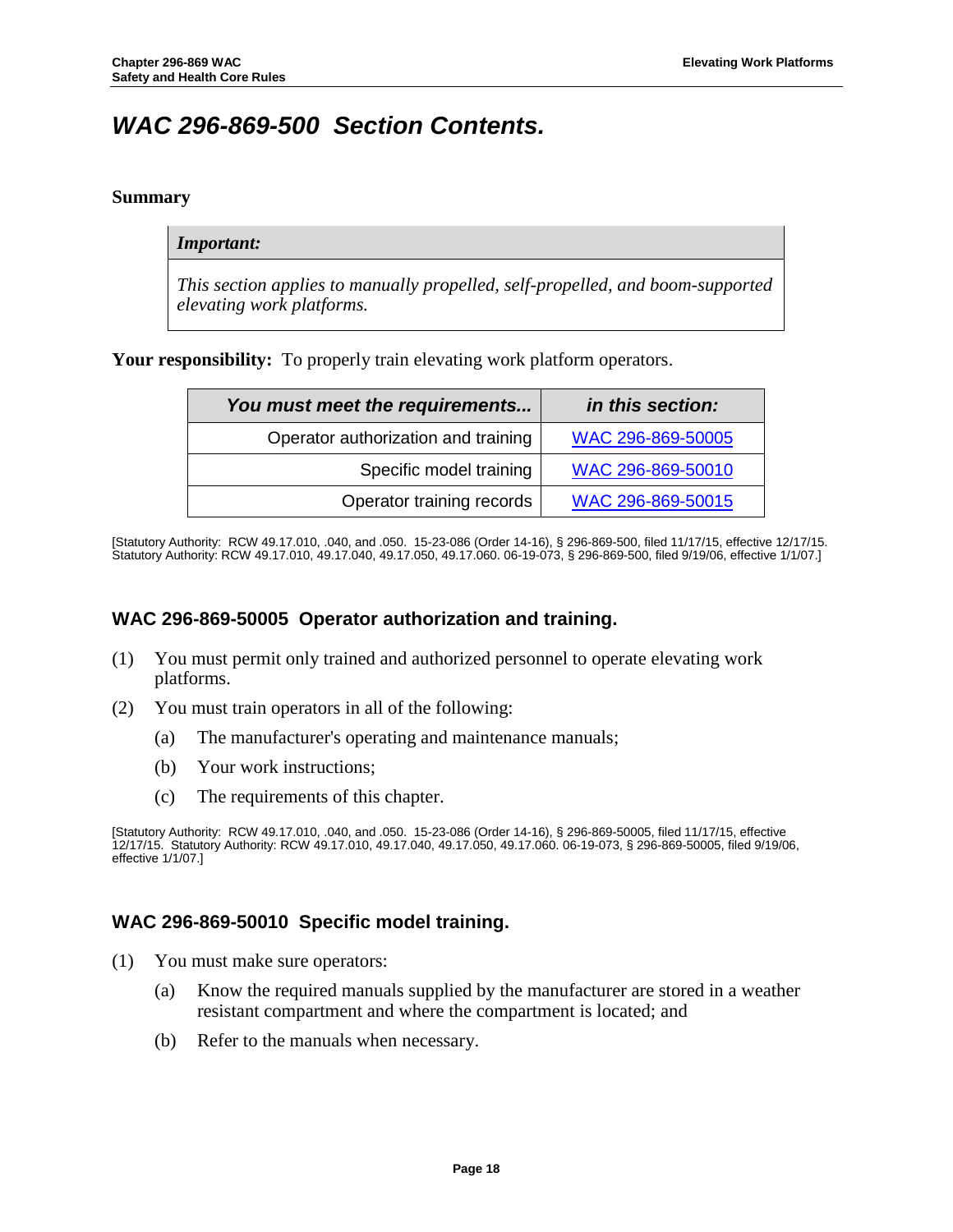- (2) You must make sure operators do all of the following before operating an elevating work platform:
	- (a) Read and understand the manufacturer's operating instructions and your safety rules, or have them explained by a qualified person;
	- (b) Understand, by reading or by having a qualified person explain, all decals, warnings, and instructions displayed on the elevating work platform;
	- (c) Are instructed by a qualified person in the intended purpose and function of each control.
- (3) You must have operator trainees demonstrate their knowledge and proficiency during actual operation of an elevating work platform under the following conditions:
	- (a) Under the direction of a qualified person;
	- (b) In an area free of obstructions; and
	- (c) Using an elevating work platform that is:
		- (i) The same model that they will be operating; or
		- (ii) One that has similar controls and operating characteristics.

[Statutory Authority: RCW 49.17.010, .040, and .050. 15-23-086 (Order 14-16), § 296-869-50010, filed 11/17/15, effective 12/17/15. Statutory Authority: RC[W 49.17.010,](http://apps.leg.wa.gov/RCW/default.aspx?cite=49.17.010) [49.17.040,](http://apps.leg.wa.gov/RCW/default.aspx?cite=49.17.040) [49.17.050,](http://apps.leg.wa.gov/RCW/default.aspx?cite=49.17.050) [49.17.060.](http://apps.leg.wa.gov/RCW/default.aspx?cite=49.17.060) 06-19-073, § 296-869-50010, filed 9/19/06, effective 1/1/07.]

## <span id="page-21-0"></span>**WAC 296-869-50015 Operator training records.**

You must retain records of the operators trained on each model of elevating work platform for at least:

- (1) Three years for manually propelled and boom-supported elevating work platforms; and
- (2) Four years for self-propelled elevating work platforms

[Statutory Authority: RCW 49.17.010, .040, and .050. 15-23-086 (Order 14-16), § 296-869-50015, filed 11/17/15, effective 12/17/15. Statutory Authority: RC[W 49.17.010,](http://apps.leg.wa.gov/RCW/default.aspx?cite=49.17.010) [49.17.040,](http://apps.leg.wa.gov/RCW/default.aspx?cite=49.17.040) [49.17.050,](http://apps.leg.wa.gov/RCW/default.aspx?cite=49.17.050) [49.17.060.](http://apps.leg.wa.gov/RCW/default.aspx?cite=49.17.060) 06-19-073, § 296-869-50015, filed 9/19/06, effective 1/1/07.]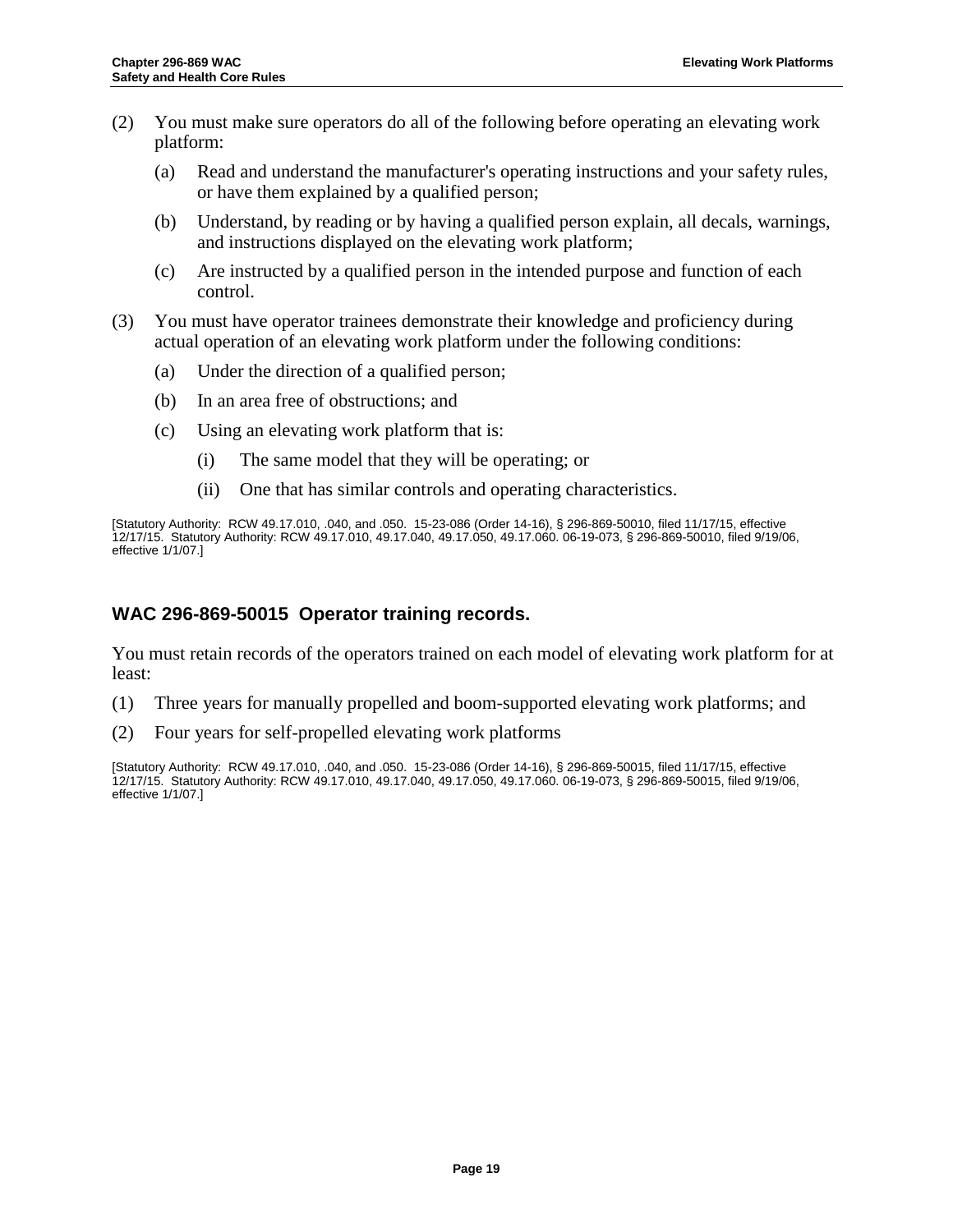## <span id="page-22-0"></span>*WAC 296-869-600 Section Contents.*

## <span id="page-22-1"></span>**Summary**

#### *Important:*

*This section applies to manually propelled, self-propelled, and boom-supported elevating work platforms.*

Your responsibility: To meet these requirements when operating elevating work platforms.

| You must meet the requirements      | in this section:  |
|-------------------------------------|-------------------|
| Intended use                        | WAC 296-869-60005 |
| Workplace survey                    | WAC 296-869-60010 |
| Hazardous locations                 | WAC 296-869-60015 |
| Set up                              | WAC 296-869-60020 |
| <b>Travel speed</b>                 | WAC 296-869-60025 |
| Driving                             | WAC 296-869-60030 |
| Elevating and lowering the platform | WAC 296-869-60035 |
| Working from the platform           | WAC 296-869-60040 |
| Malfunctions or unsafe conditions   | WAC 296-869-60045 |

[Statutory Authority: RCW 49.17.010, .040, and .050. 15-23-086 (Order 14-16), § 296-869-600, filed 11/17/15, effective 12/17/15. Statutory Authority: RC[W 49.17.010,](http://apps.leg.wa.gov/RCW/default.aspx?cite=49.17.010) [49.17.040,](http://apps.leg.wa.gov/RCW/default.aspx?cite=49.17.040) [49.17.050,](http://apps.leg.wa.gov/RCW/default.aspx?cite=49.17.050) [49.17.060.](http://apps.leg.wa.gov/RCW/default.aspx?cite=49.17.060) 06-19-073, § 296-869-600, filed 9/19/06, effective 1/1/07.]

## <span id="page-22-2"></span>**WAC 296-869-60005 Intended use.**

You must make sure elevating work platforms are used only for their intended purpose as specified by the manufacturer.

*Note: Misuse of an elevating work platform includes, but is not limited to:*

- *1. Using the elevating work platform as a crane.*
- *2. Using the platform to jack the wheels off the ground unless the machine was designed for that purpose by the manufacturer.*
- *3. Operating the elevating work platform from a truck, trailer, railway car, floating vessel, scaffold, or similar equipment unless the application is approved in writing by the manufacturer.*

<sup>[</sup>Statutory Authority: RCW 49.17.010, .040, and .050. 15-23-086 (Order 14-16), § 296-869-60005, filed 11/17/15, effective 12/17/15. Statutory Authority: RCW [49.17.010,](http://apps.leg.wa.gov/RCW/default.aspx?cite=49.17.010) [49.17.040,](http://apps.leg.wa.gov/RCW/default.aspx?cite=49.17.040) [49.17.050,](http://apps.leg.wa.gov/RCW/default.aspx?cite=49.17.050) [49.17.060.](http://apps.leg.wa.gov/RCW/default.aspx?cite=49.17.060) 06-19-073, § 296-869-60005, filed 9/19/06, effective 1/1/07.]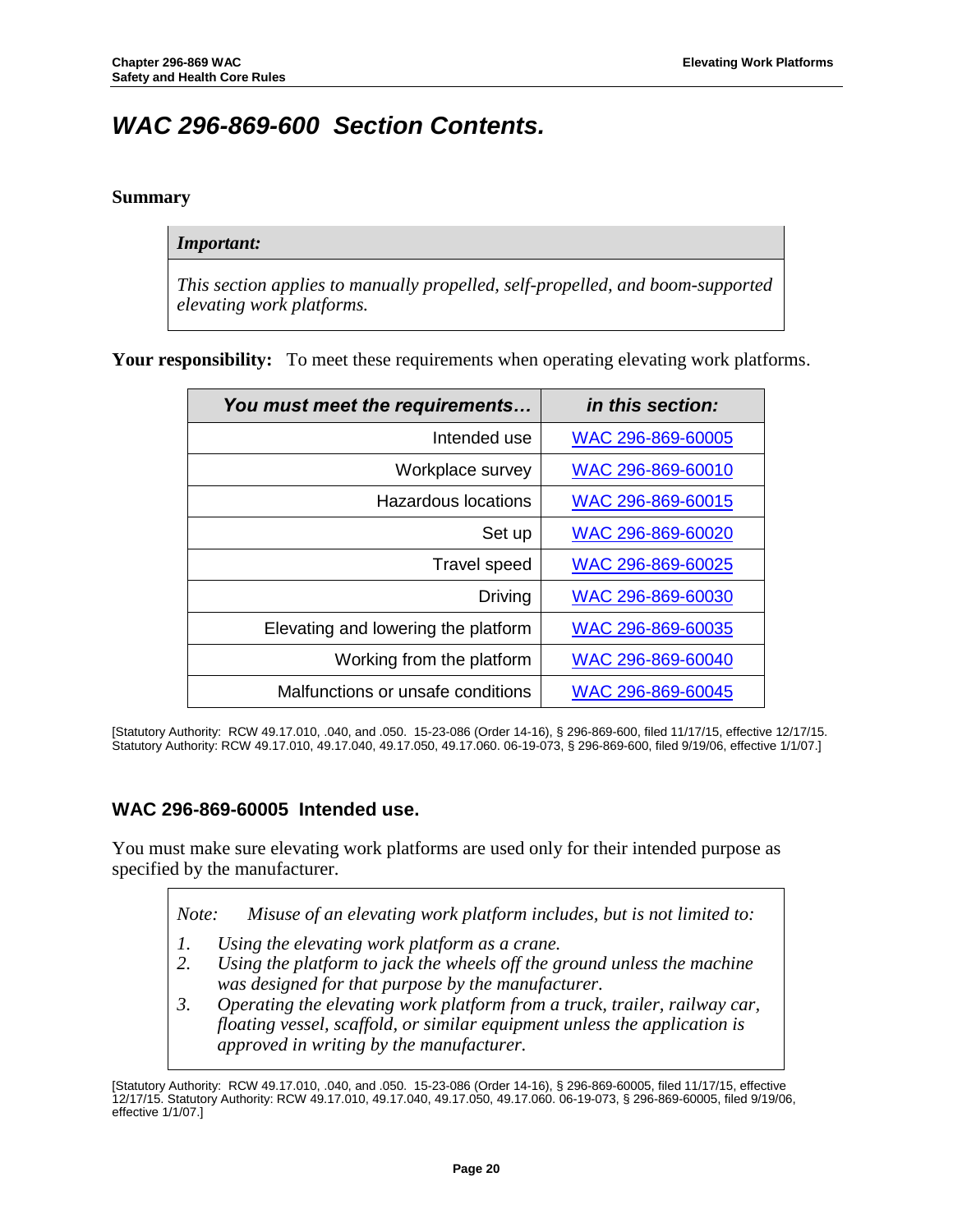## <span id="page-23-0"></span>**WAC 296-869-60010 Workplace survey.**

You must have the operator survey the area before and during use of an elevating work platform for hazards such as:

- (1) Drop-offs or holes;
- (2) Slopes;
- (3) Bumps and floor obstructions;
- (4) Debris;
- (5) Overhead obstructions and high voltage conductors;
- (6) Hazardous locations;
- (7) Inadequate surface and support to withstand the load imposed on them by the elevating work platform in all operating configurations;
- (8) Wind and weather conditions;
- (9) Unauthorized persons in the area;
- (10) Other possible unsafe conditions.

[Statutory Authority: RCW 49.17.010, .040, and .050. 15-23-086 (Order 14-16), § 296-869-60010, filed 11/17/15, effective 12/17/15. Statutory Authority: RC[W 49.17.010,](http://apps.leg.wa.gov/RCW/default.aspx?cite=49.17.010) [49.17.040,](http://apps.leg.wa.gov/RCW/default.aspx?cite=49.17.040) [49.17.050,](http://apps.leg.wa.gov/RCW/default.aspx?cite=49.17.050) [49.17.060.](http://apps.leg.wa.gov/RCW/default.aspx?cite=49.17.060) 06-19-073, § 296-869-60010, filed 9/19/06, effective 1/1/07.]

## <span id="page-23-1"></span>**WAC 296-869-60015 Hazardous locations.**

- (1) You must determine the hazard classification of any area where the elevating work platform will operate using National Fire Protection Association (NFPA) 505-2002, *Fire Safety Standard for Powered Industrial Trucks Including Type Designations, Areas of Use, Conversions, Maintenance, and Operations*.
- (2) You must make sure only approved elevating work platforms are used in Class I, II, or III locations.
- (3) You must make sure elevating work platforms are used in hazardous (classified) locations as follows:
	- (a) Elevating work platforms authorized to be used in Class 1 locations are shown in Table 3, Approved Elevating Work Platform Use in Class 1 Locations;
	- (b) Elevating work platforms authorized to be used in Class 2 locations are shown in Table 4, Approved Elevating Work Platform Use in Class 2 Locations;
	- (c) Elevating work platforms authorized to be used in Class 3 locations are shown in Table 5, Approved Elevating Work Platform Use in Class 3 Locations.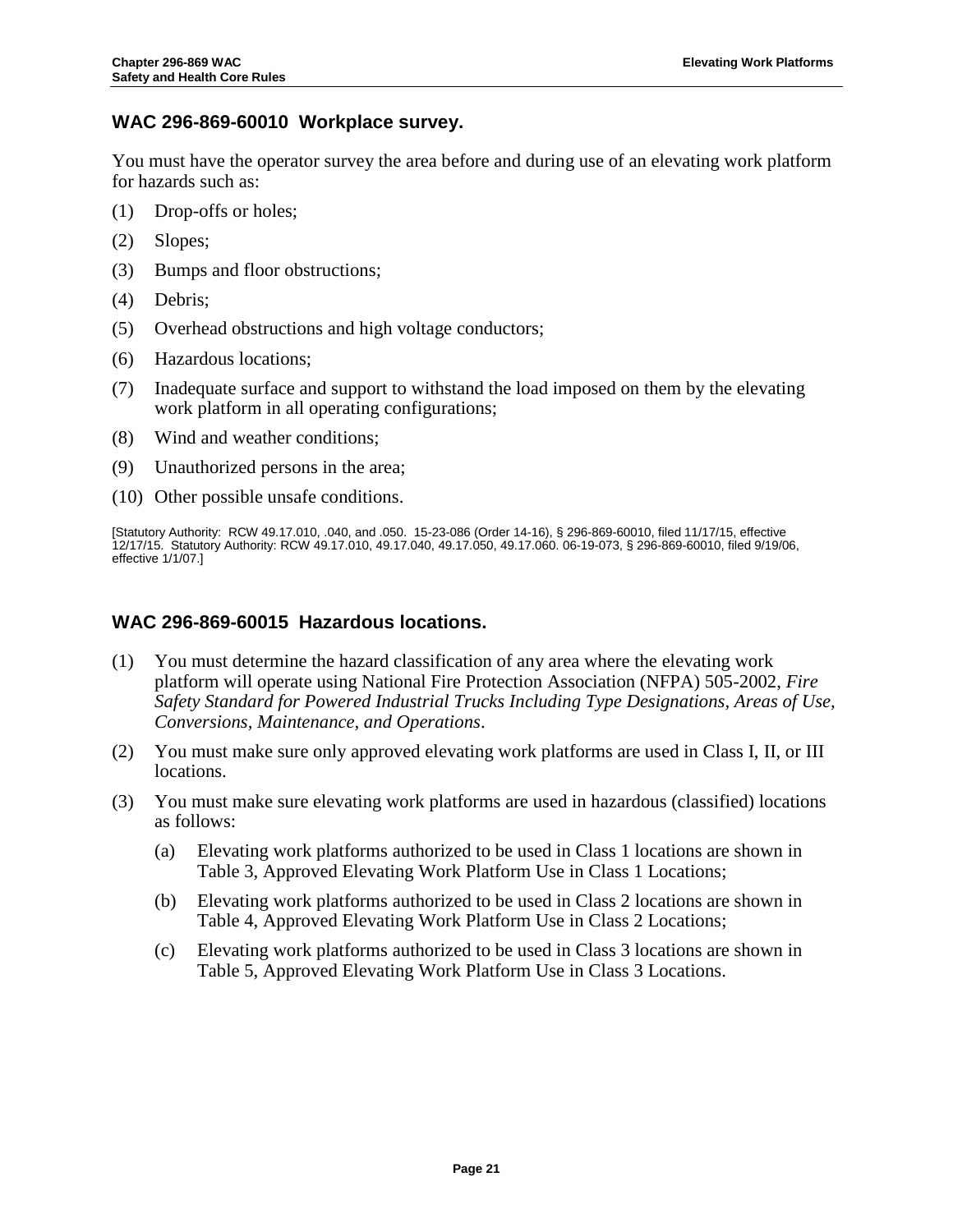- (4) You must make sure elevating work platforms authorized to be used in unclassified locations are:
	- (a) Approved elevating work platforms designated as Type D, E, G, or LP; and
	- (b) Elevating work platforms that meet the requirements of Type D, E, G, or LP elevating work platforms.
- (5) You must have operators report any hazardous atmosphere or location that becomes apparent while operating the elevating work platform.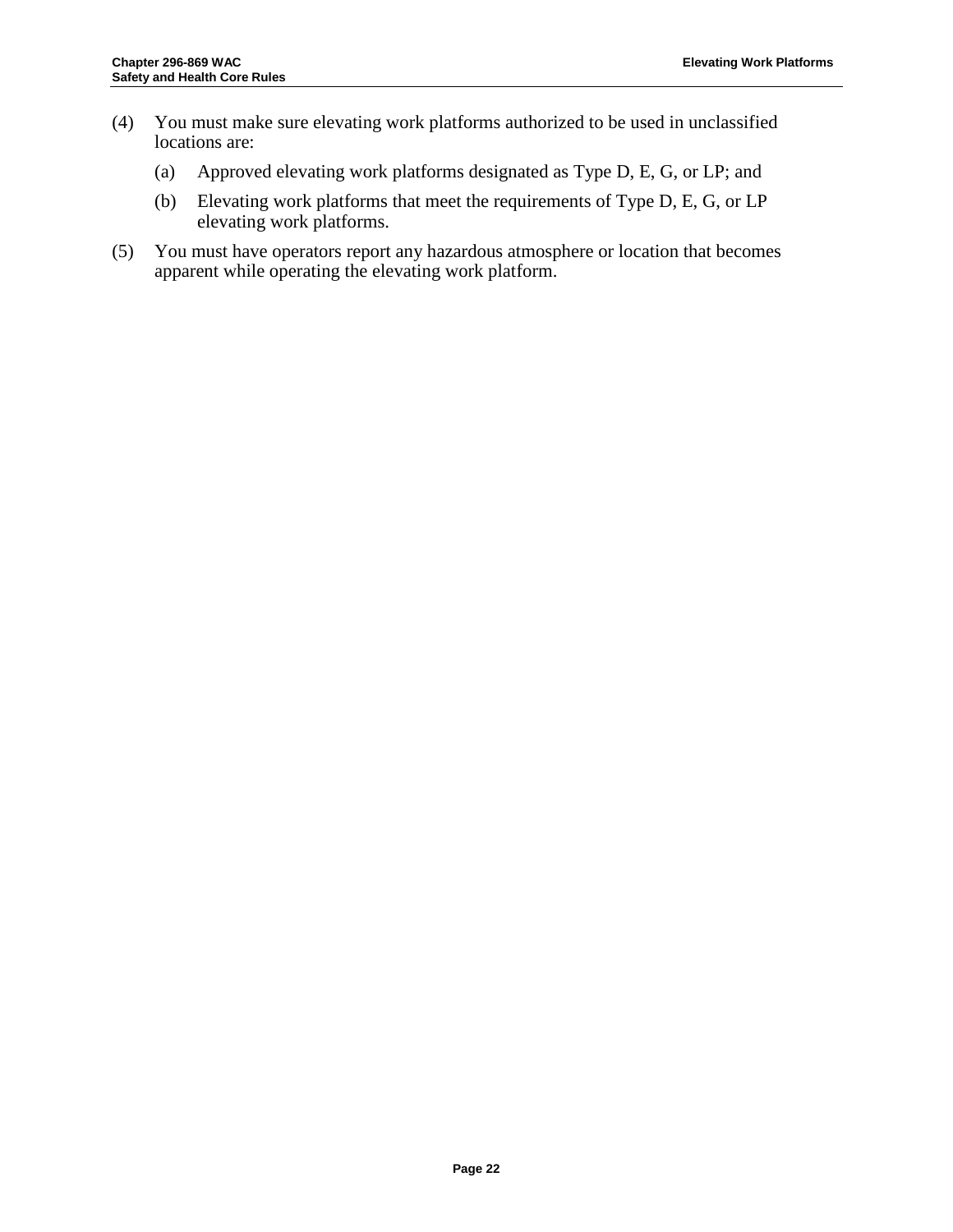|                                                                                                                                                        | <b>Table 3 Approved Elevating Work Platform Use in Class 1 Locations</b> |                                                                                            |                                                    |                           |                           |                           |                                                    |
|--------------------------------------------------------------------------------------------------------------------------------------------------------|--------------------------------------------------------------------------|--------------------------------------------------------------------------------------------|----------------------------------------------------|---------------------------|---------------------------|---------------------------|----------------------------------------------------|
|                                                                                                                                                        |                                                                          |                                                                                            |                                                    | <b>Class 1</b>            |                           |                           |                                                    |
| Locations in which flammable gases or vapors are, or may be, present in the air in quantities<br>sufficient to produce explosive or ignitable mixtures |                                                                          |                                                                                            |                                                    |                           |                           |                           |                                                    |
| <b>Division 2</b><br><b>Division 1</b>                                                                                                                 |                                                                          |                                                                                            |                                                    |                           |                           |                           |                                                    |
| Conditions exist continuously, intermittently,<br>or periodically under normal operating<br>conditions.                                                |                                                                          | Conditions may occur accidentally, for<br>example, due to a puncture of a storage<br>drum. |                                                    |                           |                           |                           |                                                    |
| <b>Group A</b>                                                                                                                                         | <b>Group B</b>                                                           | <b>Group C</b>                                                                             | <b>Group D</b>                                     | <b>Group A</b>            | <b>Group B</b>            | <b>Group C</b>            | <b>Group D</b>                                     |
| Acetylene                                                                                                                                              | Hydrogen                                                                 | Ethyl                                                                                      | Acetone                                            | Acetylene                 | Hydrogen                  | Ethyl                     | Acetone                                            |
|                                                                                                                                                        |                                                                          | ether                                                                                      | Alcohols                                           |                           |                           | ether                     | <b>Alcohols</b>                                    |
|                                                                                                                                                        |                                                                          |                                                                                            | <b>Benzene</b>                                     |                           |                           |                           | <b>Benzene</b>                                     |
|                                                                                                                                                        |                                                                          |                                                                                            | Gasoline                                           |                           |                           |                           | Gasoline                                           |
|                                                                                                                                                        |                                                                          |                                                                                            | Lacquer                                            |                           |                           |                           | Lacquer                                            |
|                                                                                                                                                        |                                                                          |                                                                                            | Solvent                                            |                           |                           |                           | Solvent                                            |
| No type<br>can be<br>used                                                                                                                              | No type<br>can be<br>used                                                | No type<br>can be<br>used                                                                  | Use this<br>elevating<br>work<br>platform<br>type: | No type<br>can be<br>used | No type<br>can be<br>used | No type<br>can be<br>used | Use this<br>elevating<br>work<br>platform<br>type: |
|                                                                                                                                                        |                                                                          |                                                                                            | <b>EX</b>                                          |                           |                           |                           | <b>DS</b>                                          |
|                                                                                                                                                        |                                                                          |                                                                                            |                                                    |                           |                           |                           | DY                                                 |
|                                                                                                                                                        |                                                                          |                                                                                            |                                                    |                           |                           |                           | <b>ES</b>                                          |
|                                                                                                                                                        |                                                                          |                                                                                            |                                                    |                           |                           |                           | <b>EE</b>                                          |
|                                                                                                                                                        |                                                                          |                                                                                            |                                                    |                           |                           |                           | EX                                                 |
|                                                                                                                                                        |                                                                          |                                                                                            |                                                    |                           |                           |                           | <b>GS</b>                                          |
|                                                                                                                                                        |                                                                          |                                                                                            |                                                    |                           |                           |                           | <b>LPS</b>                                         |
|                                                                                                                                                        |                                                                          |                                                                                            |                                                    |                           |                           |                           |                                                    |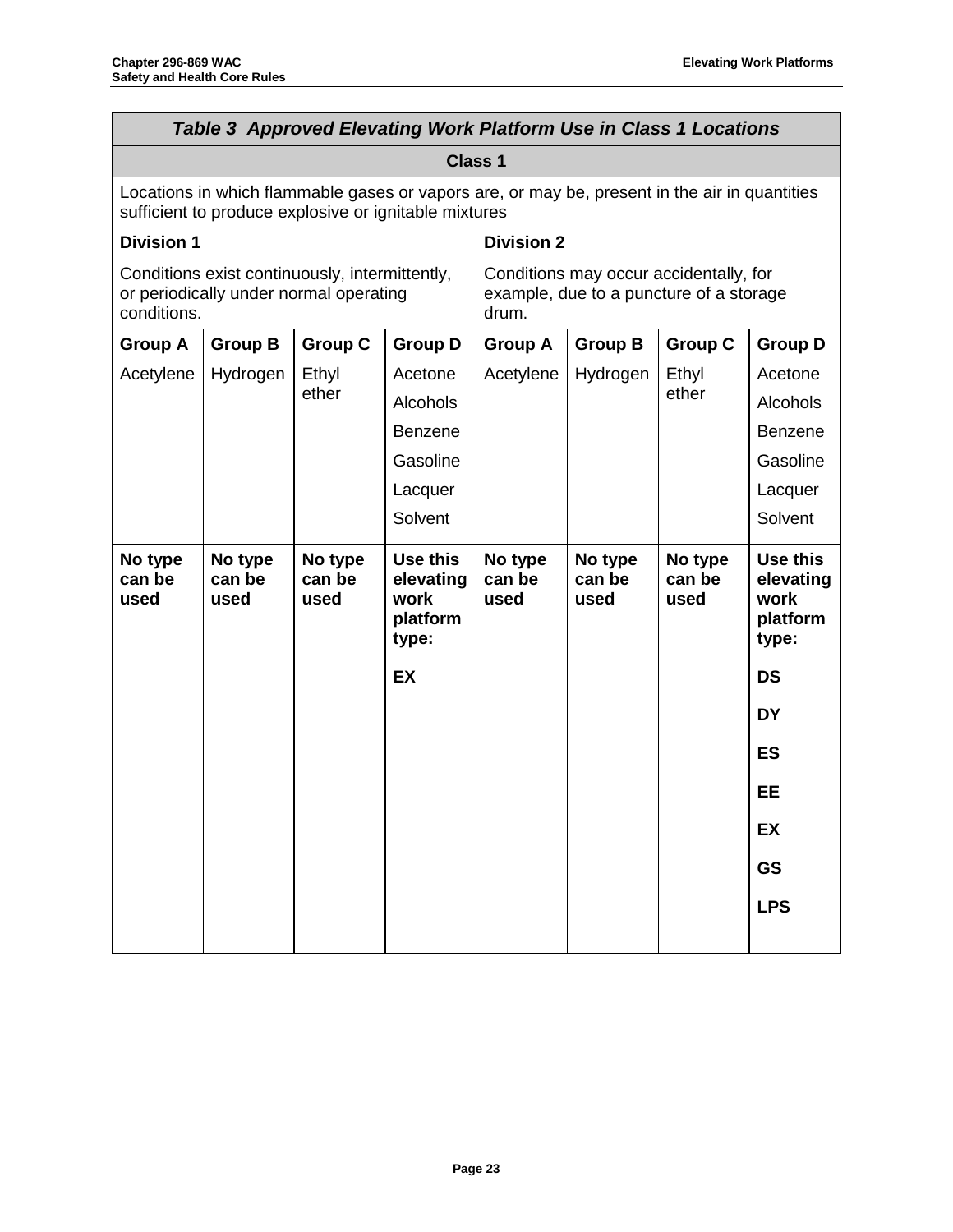|                                                                                                                                                                                                                                                                                       | Table 4 Approved Elevating Work Platform Use in Class 2 Locations         |                                                                                                                                                                                                                |                        |                        |                                                    |
|---------------------------------------------------------------------------------------------------------------------------------------------------------------------------------------------------------------------------------------------------------------------------------------|---------------------------------------------------------------------------|----------------------------------------------------------------------------------------------------------------------------------------------------------------------------------------------------------------|------------------------|------------------------|----------------------------------------------------|
|                                                                                                                                                                                                                                                                                       |                                                                           |                                                                                                                                                                                                                | <b>Class 2</b>         |                        |                                                    |
|                                                                                                                                                                                                                                                                                       | Locations which are hazardous because of the presence of combustible dust |                                                                                                                                                                                                                |                        |                        |                                                    |
| <b>Division 1</b>                                                                                                                                                                                                                                                                     |                                                                           |                                                                                                                                                                                                                | <b>Division 2</b>      |                        |                                                    |
| Explosive mixture may be present under<br>normal operating conditions, or where failure<br>of equipment may cause the condition to exist<br>simultaneously with arcing or sparking of<br>electrical equipment, or where dusts of an<br>electrically conducting nature may be present. |                                                                           | Explosive mixture not normally present, but<br>where deposits of dust may cause heat rise in<br>electrical equipment, or where such deposits<br>may be ignited by arcs or sparks from<br>electrical equipment. |                        |                        |                                                    |
| <b>Group E</b>                                                                                                                                                                                                                                                                        | <b>Group F</b>                                                            | <b>Group G</b>                                                                                                                                                                                                 | <b>Group E</b>         | <b>Group F</b>         | <b>Group G</b>                                     |
| Metal dust                                                                                                                                                                                                                                                                            | Carbon black                                                              | Grain dust                                                                                                                                                                                                     | Metal dust             | Carbon black           | Grain dust                                         |
|                                                                                                                                                                                                                                                                                       | Coal dust                                                                 | Flour dust                                                                                                                                                                                                     |                        | Coal dust              | Flour dust                                         |
|                                                                                                                                                                                                                                                                                       | Coke dust                                                                 | Starch dust                                                                                                                                                                                                    |                        | Coke dust              | Starch dust                                        |
|                                                                                                                                                                                                                                                                                       |                                                                           | Organic dust                                                                                                                                                                                                   |                        |                        | Organic dust                                       |
| No type can<br>be used                                                                                                                                                                                                                                                                | Use this<br>elevating<br>work<br>platform<br>type:                        | Use this<br>elevating<br>work<br>platform<br>type:                                                                                                                                                             | No type can<br>be used | No type can<br>be used | Use this<br>elevating<br>work<br>platform<br>type: |
|                                                                                                                                                                                                                                                                                       | EX                                                                        | EX                                                                                                                                                                                                             |                        |                        | DS                                                 |
|                                                                                                                                                                                                                                                                                       |                                                                           |                                                                                                                                                                                                                |                        |                        | <b>DY</b>                                          |
|                                                                                                                                                                                                                                                                                       |                                                                           |                                                                                                                                                                                                                |                        |                        | <b>ES</b>                                          |
|                                                                                                                                                                                                                                                                                       |                                                                           |                                                                                                                                                                                                                |                        |                        | EE                                                 |
|                                                                                                                                                                                                                                                                                       |                                                                           |                                                                                                                                                                                                                |                        |                        | <b>EX</b>                                          |
|                                                                                                                                                                                                                                                                                       |                                                                           |                                                                                                                                                                                                                |                        |                        | <b>GS</b>                                          |
|                                                                                                                                                                                                                                                                                       |                                                                           |                                                                                                                                                                                                                |                        |                        | <b>LPS</b>                                         |
|                                                                                                                                                                                                                                                                                       |                                                                           |                                                                                                                                                                                                                |                        |                        |                                                    |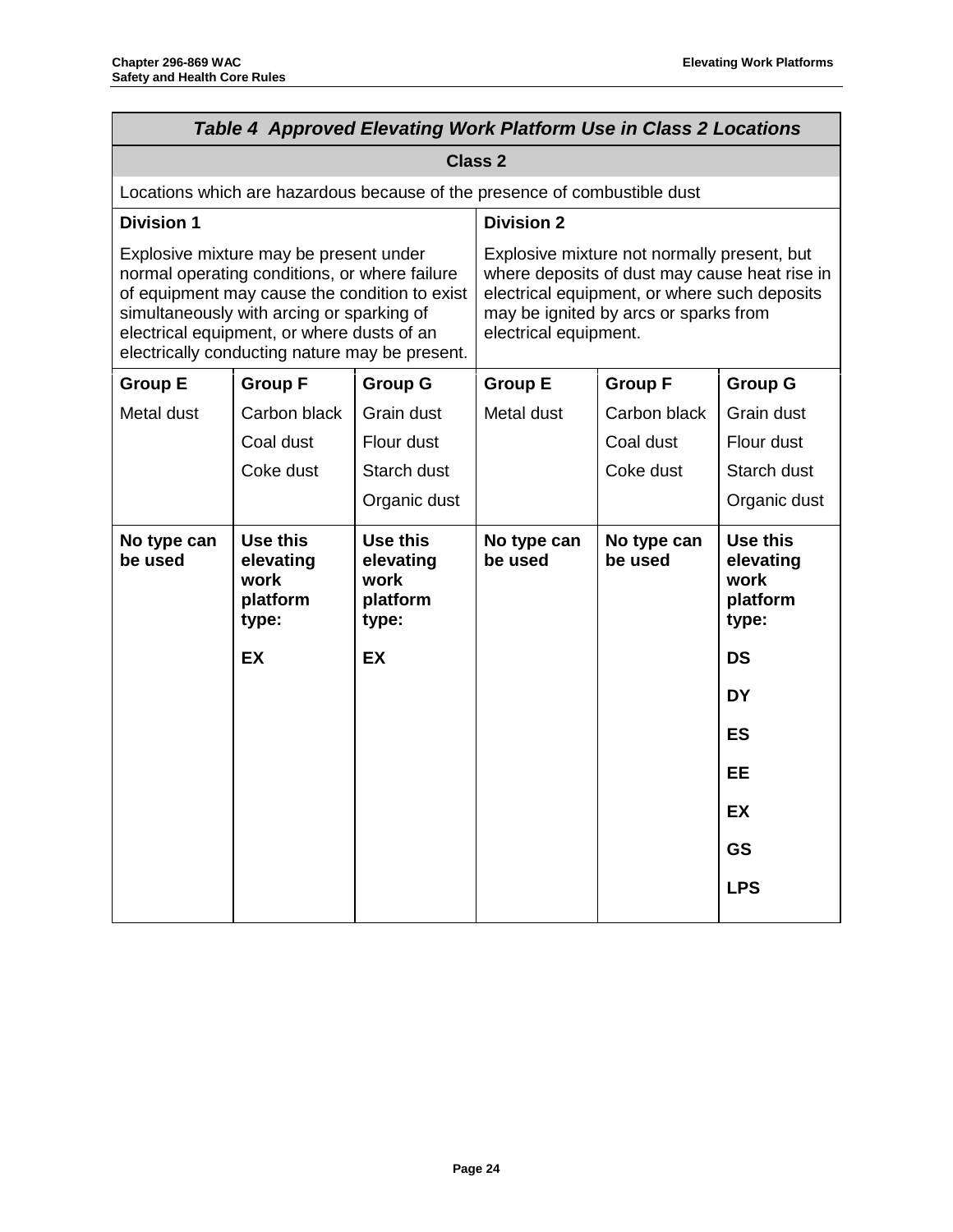| Table 5 Approved Elevating Work Platform Use in Class 3 Locations                                                                                           |                   |                                                                                                                |  |
|-------------------------------------------------------------------------------------------------------------------------------------------------------------|-------------------|----------------------------------------------------------------------------------------------------------------|--|
| Class 3                                                                                                                                                     |                   |                                                                                                                |  |
| Locations where easily ignitable fibers or flyings are present but not likely to be in<br>suspension in quantities sufficient to produce ignitable mixtures |                   |                                                                                                                |  |
| <b>Division 1</b>                                                                                                                                           | <b>Division 2</b> |                                                                                                                |  |
| Locations in which easily ignitable<br>fibers or materials producing<br>combustible flyings are handled,<br>manufactured, or used.                          |                   | Locations in which easily ignitable fibers<br>are stored or handled (except in the<br>process of manufacture). |  |
| Use this elevating work platform type:                                                                                                                      |                   | Use this elevating work platform type:                                                                         |  |
| DY.                                                                                                                                                         |                   |                                                                                                                |  |
| EE                                                                                                                                                          | DS                | FF                                                                                                             |  |
| EX                                                                                                                                                          | DY.               | EX                                                                                                             |  |
|                                                                                                                                                             | Е                 | GS                                                                                                             |  |
|                                                                                                                                                             | ES                | <b>LPS</b>                                                                                                     |  |

[Statutory Authority: RCW 49.17.010, .040, and .050. 15-23-086 (Order 14-16), § 296-869-60015, filed 11/17/15, effective 12/17/15. Statutory Authority: RC[W 49.17.010,](http://apps.leg.wa.gov/RCW/default.aspx?cite=49.17.010) [49.17.040,](http://apps.leg.wa.gov/RCW/default.aspx?cite=49.17.040) [49.17.050,](http://apps.leg.wa.gov/RCW/default.aspx?cite=49.17.050) [49.17.060.](http://apps.leg.wa.gov/RCW/default.aspx?cite=49.17.060) 06-19-073, § 296-869-60015, filed 9/19/06, effective 1/1/07.]

## <span id="page-27-0"></span>**WAC 296-869-60020 Set-up.**

- (1) You must prohibit positioning the elevating work platform against another object in order to steady the platform.
- (2) You must do the following when other moving equipment or vehicles are present:
	- (a) Take special precautions to meet the requirements of local ordinances or workplace safety standards; and
	- (b) Use warnings such as, but not limited to, flags, roped-off areas, flashing lights, and barricades.

[Statutory Authority: RCW 49.17.010, .040, and .050. 15-23-086 (Order 14-16), § 296-869-60020, filed 11/17/15, effective 12/17/15. Statutory Authority: RCW [49.17.010,](http://apps.leg.wa.gov/RCW/default.aspx?cite=49.17.010) [49.17.040,](http://apps.leg.wa.gov/RCW/default.aspx?cite=49.17.040) [49.17.050,](http://apps.leg.wa.gov/RCW/default.aspx?cite=49.17.050) [49.17.060.](http://apps.leg.wa.gov/RCW/default.aspx?cite=49.17.060) 06-19-073, § 296-869-60020, filed 9/19/06, effective 1/1/07.]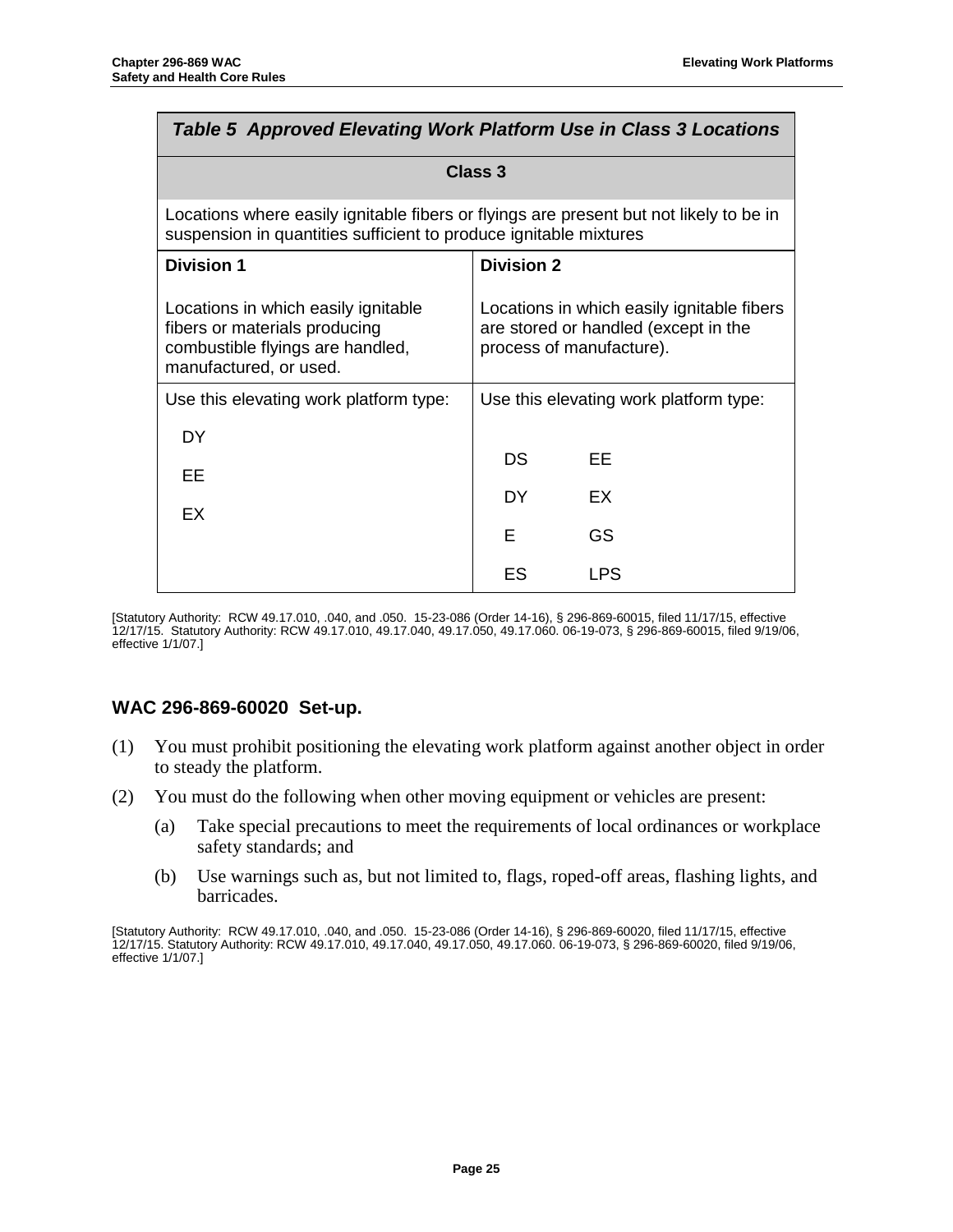## <span id="page-28-0"></span>**WAC 296-869-60025 Travel speed.**

You must make sure the operator limits travel speed according to conditions, including:

- (1) Condition of the ground or support surface;
- (2) Congestion;
- (3) Visibility;
- (4) Slope;
- (5) Location of personnel;
- (6) Other factors that may create a hazard of collision or injury to personnel.

[Statutory Authority: RCW 49.17.010, .040, and .050. 15-23-086 (Order 14-16), § 296-869-60025, filed 11/17/15, effective 12/17/15. Statutory Authority: RCW [49.17.010,](http://apps.leg.wa.gov/RCW/default.aspx?cite=49.17.010) [49.17.040,](http://apps.leg.wa.gov/RCW/default.aspx?cite=49.17.040) [49.17.050,](http://apps.leg.wa.gov/RCW/default.aspx?cite=49.17.050) [49.17.060.](http://apps.leg.wa.gov/RCW/default.aspx?cite=49.17.060) 06-19-073, § 296-869-60025, filed 9/19/06, effective 1/1/07.]

#### <span id="page-28-1"></span>**WAC 296-869-60030 Driving.**

#### *Important:*

*This section does not apply to manually propelled elevating work platforms.*

- (1) You must make sure the operator does all of the following before and while driving with the platform elevated:
	- (a) Maintains a clear view of the path of travel;
	- (b) Keeps a safe distance from obstacles, debris, drop-offs, holes, depressions, ramps, and other hazards to safe travel;
	- (c) Keeps a safe distance from overhead obstacles.
- (2) You must prohibit stunt driving and horseplay.

[Statutory Authority: RCW 49.17.010, .040, and .050. 15-23-086 (Order 14-16), § 296-869-60030, filed 11/17/15, effective 12/17/15. Statutory Authority: RC[W 49.17.010,](http://apps.leg.wa.gov/RCW/default.aspx?cite=49.17.010) [49.17.040,](http://apps.leg.wa.gov/RCW/default.aspx?cite=49.17.040) [49.17.050,](http://apps.leg.wa.gov/RCW/default.aspx?cite=49.17.050) [49.17.060.](http://apps.leg.wa.gov/RCW/default.aspx?cite=49.17.060) 06-19-073, § 296-869-60030, filed 9/19/06, effective 1/1/07.]

## <span id="page-28-2"></span>**WAC 296-869-60035 Elevating and lowering the platform.**

- (1) You must have the operator make sure all of the following are done before each elevation of the platform:
	- (a) The elevating work platform is on a surface that is within the limits specified by the manufacturer;
	- (b) Outriggers, stabilizers, extendable axes, or other stability enhancing means are used as required by the manufacturer;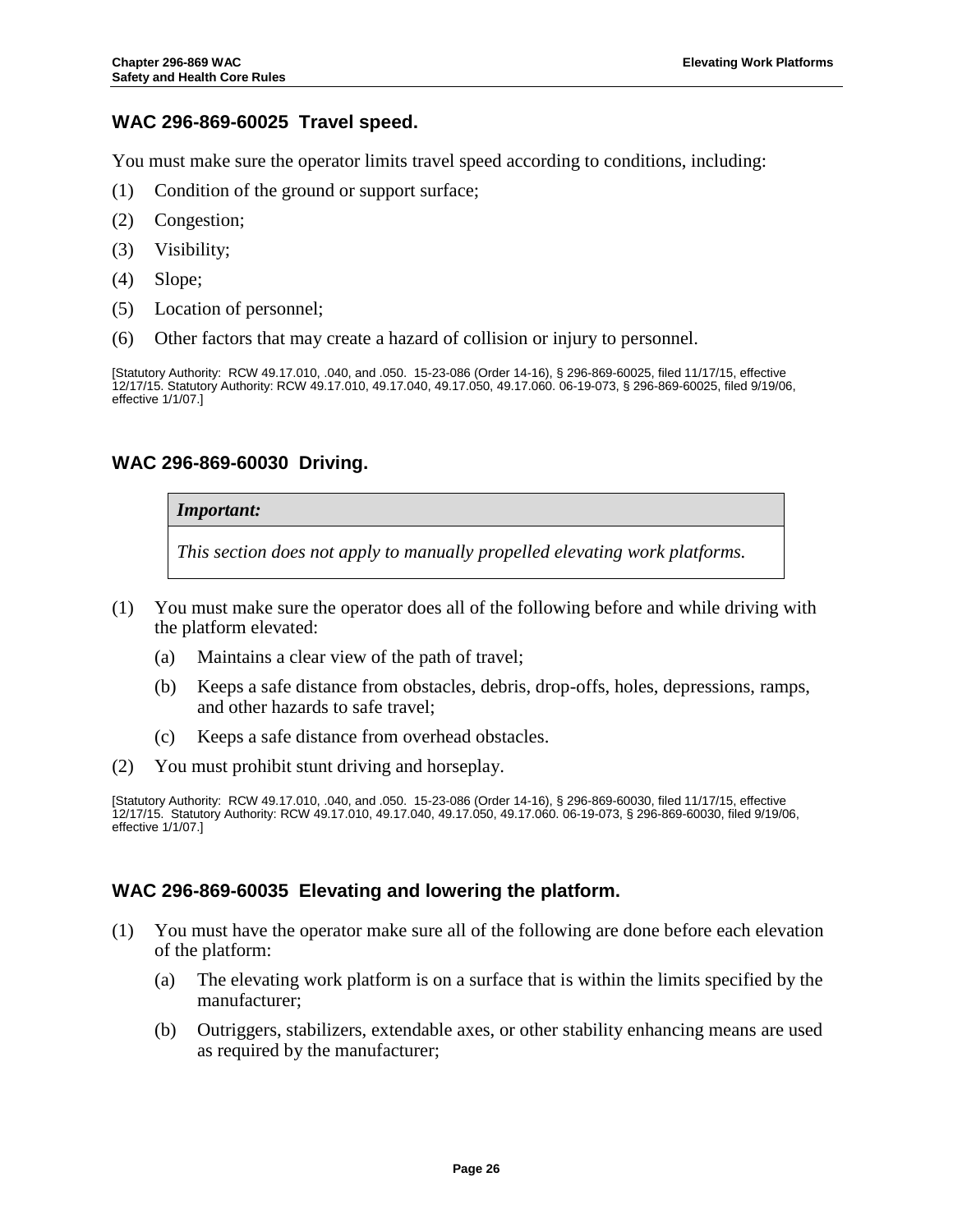- (c) Guardrails are installed and access gates or openings are closed per the manufacturer's instructions;
- (d) The load and its distribution on the platform and any platform extension does not exceed the manufacturer's rated capacity for the configuration being used;
- (e) There is adequate clearance from overhead obstructions;
- (f) The minimum safe approach distance (MSAD) to energized power lines and parts listed in Table 6, Minimum Safe Approach Distance, is maintained;
- (g) All persons on the platform are wearing fall protection devices and other safety gear if required.
- (2) You must prevent rope, electric cords, hoses and similar objects from becoming entangled with the platform.
- (3) You must have the operator make sure the area is clear of personnel and equipment before lowering the platform.
- (4) You must remove all personnel from a platform that has been caught, snagged, or otherwise prevented from normal motion before attempting to free it using ground controls.

*Note: If possible, reverse the platform controls to free a platform that is caught, snagged, or otherwise prevented from normal motion by an adjacent structure or other obstacle.*

| Table 6 Minimum Safe Approach Distance     |                                                                    |  |  |
|--------------------------------------------|--------------------------------------------------------------------|--|--|
| <b>Voltage</b>                             | <b>Minimum Safe Approach Distance</b>                              |  |  |
| Less than 300 volts (insulated<br>lines)   | 3 feet (0.9 m)                                                     |  |  |
| Less than 300 volts (uninsulated<br>lines) | 10 feet (3.1 m)                                                    |  |  |
| 300 volts to 50 kv                         | 10 feet (3.1 m)                                                    |  |  |
| More than 50 kv                            | 10 feet (3.1 m) .+ 0.4 inches (1.0 cm) for<br>each 1 kv over 50 kv |  |  |

[Statutory Authority: RCW 49.17.010, .040, and .050. 15-23-086 (Order 14-16), § 296-869-60035, filed 11/17/15, effective 12/17/15. Statutory Authority: RC[W 49.17.010,](http://apps.leg.wa.gov/RCW/default.aspx?cite=49.17.010) [49.17.040,](http://apps.leg.wa.gov/RCW/default.aspx?cite=49.17.040) [49.17.050,](http://apps.leg.wa.gov/RCW/default.aspx?cite=49.17.050) [49.17.060.](http://apps.leg.wa.gov/RCW/default.aspx?cite=49.17.060) 06-19-073, § 296-869-60035, filed 9/19/06, effective 1/1/07.]